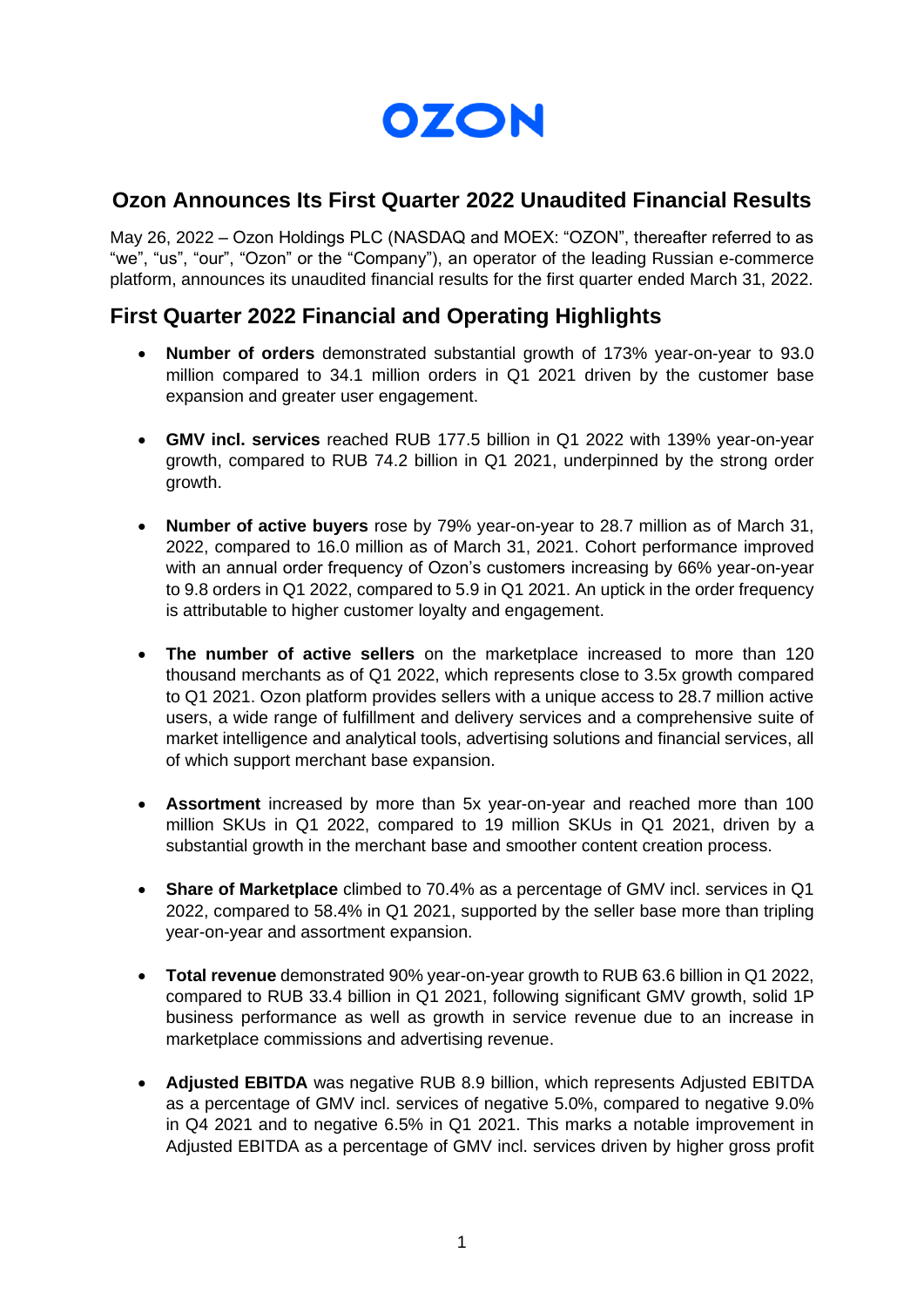as a percentage of GMV incl. services, and efficiency improvements in operating expenses due to economies of scale.

• **Net cash used in operating activities** was RUB 29,767 million in Q1 2022 compared to net cash used in operating activities of RUB 12,118 million in Q1 2021. **Free Cash Flow** was negative RUB 46,919 million in Q1 2022, compared to negative RUB 14,753 million in Q1 2021, largely due to the fact that the Company accelerated purchases of equipment, including IT and warehouse equipment, to ensure uninterrupted supply.

# **Summary: Key Operating and Financial Metrics**

The following table sets forth a summary of key operating and financial data for the quarter ended March 31, 2022. The unaudited quarterly information for the three months ended March 31, 2022 and the three months ended March 31, 2021 has not been audited by the Company's auditors. The unaudited quarterly information includes all normal recurring adjustments that we consider necessary for a fair statement of the information shown.

| (RUB in millions, unless indicated otherwise)               | For the three months ended March 31<br>(unaudited), |           |                    |
|-------------------------------------------------------------|-----------------------------------------------------|-----------|--------------------|
|                                                             | 2022                                                | 2021      | YoY change, %      |
| GMV incl. services                                          | 177,449                                             | 74,208    | 139%               |
| Number of orders, million                                   | 93.0                                                | 34.1      | 173%               |
| Number of active buyers, million                            | 28.7                                                | 16.0      | 79%                |
| Share of Marketplace GMV, %                                 | 70.4%                                               | 58.4%     | 12.0 <sub>pp</sub> |
| Total revenue                                               | 63,579                                              | 33,407    | 90%                |
| Gross profit                                                | 30,716                                              | 11,587    | 165%               |
| Gross profit as a percentage<br>of GMV incl. services, %    | 17.3%                                               | 15.6%     | 1.7pp              |
| Contribution Profit / (Loss)                                | 1,742                                               | (134)     |                    |
| <b>Adjusted EBITDA</b>                                      | (8,946)                                             | (4, 855)  |                    |
| Adjusted EBITDA as a percentage<br>of GMV incl. services, % | $(5.0\%)$                                           | $(6.5\%)$ | 1.5 <sub>pp</sub>  |
| Loss for the period                                         | (19, 055)                                           | (6, 734)  |                    |
| Net cash used in operating activities                       | (29,767)                                            | (12, 118) |                    |
| Free Cash Flow                                              | (46,919)                                            | (14, 753) |                    |

Note that Adjusted EBITDA and Free cash flow are non-IFRS financial measures. See "Presentation of Financial and Other Information" section of this press release for a definition of such non-IFRS measures, a discussion of the limitations on their use, and reconciliations of the non-IFRS measures to the applicable IFRS measures. See the definitions of metrics such as GMV incl. services, Gross Profit, number of orders, number of active buyers, number of active sellers and share of Marketplace GMV in the "Other Key Operating Measures" section of this press release.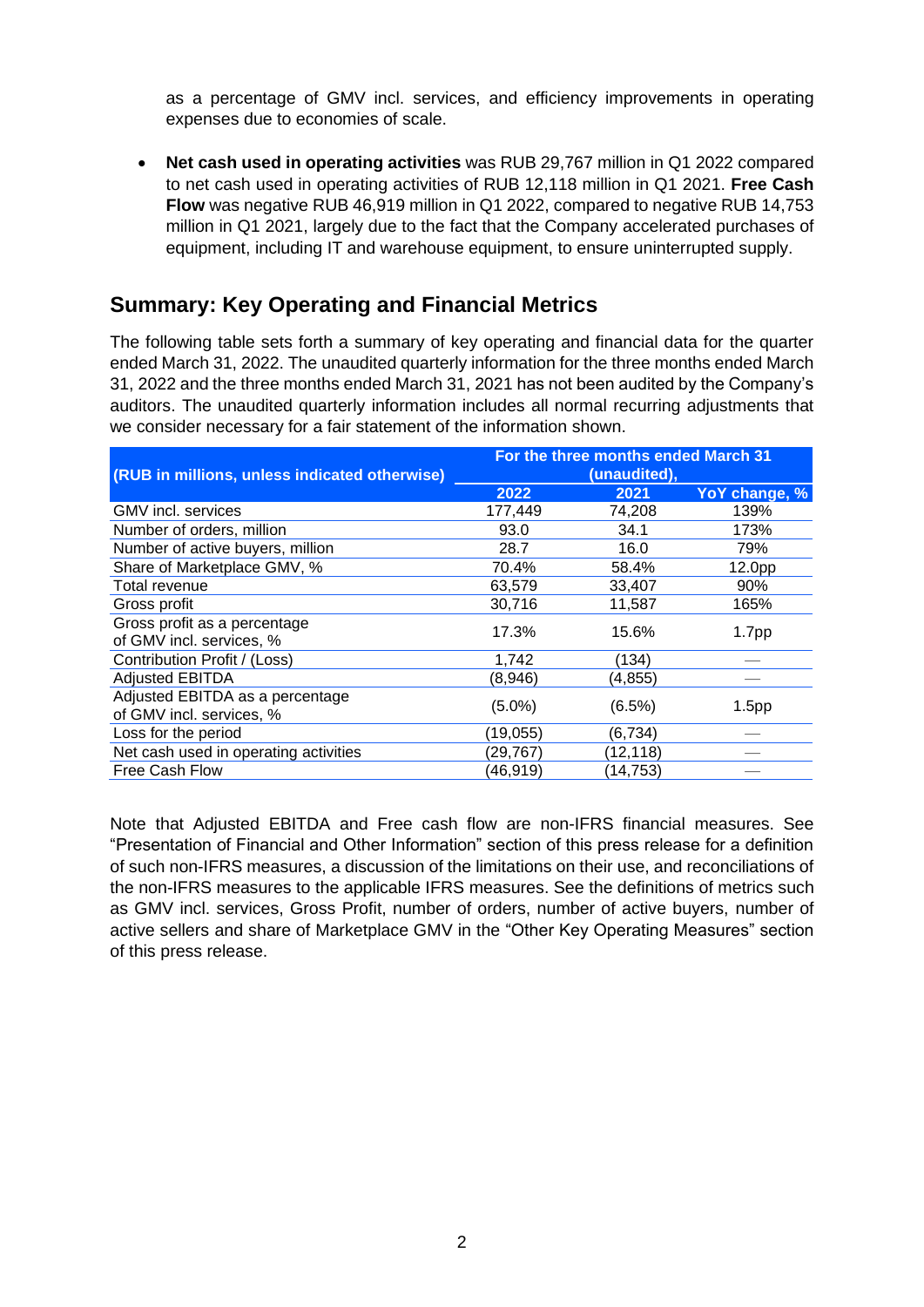# **Ozon Operational and Financial Results**

The following table sets forth financial data for the quarter ended March 31, 2022. The unaudited quarterly information for the three months ended March 31, 2022 and the three months ended March 31, 2021 has not been audited by the Company's auditors. The unaudited quarterly information includes all normal recurring adjustments that we consider necessary for a fair statement of the information shown.

| (RUB in millions)                                        | For the three months ended March 31<br>(unaudited), |          |               |
|----------------------------------------------------------|-----------------------------------------------------|----------|---------------|
|                                                          | 2022                                                | 2021     | YoY change, % |
| Sales of goods                                           | 39,267                                              | 24,364   | 61%           |
| Service revenue                                          | 24,312                                              | 9,043    | 169%          |
| Marketplace commissions                                  | 18,797                                              | 6,985    | 169%          |
| Advertising revenue                                      | 3,642                                               | 1,360    | 168%          |
| Delivery services                                        | 1,518                                               | 481      | 216%          |
| <b>Travel commissions</b>                                | 127                                                 | 113      | 12%           |
| Other revenue                                            | 228                                                 | 104      | 119%          |
| <b>Total revenue</b>                                     | 63,579                                              | 33,407   | 90%           |
| Cost of sales                                            | (32,863)                                            | (21,820) | 51%           |
| <b>Gross profit</b>                                      | 30,716                                              | 11,587   | 165%          |
| Gross profit as a percentage<br>of GMV incl. services, % | 17.3%                                               | 15.6%    | 1.7pp         |

## **Revenue**

Ozon's total revenue grew by 90% year-on-year and reached RUB 63.6 billion in Q1 2022, compared to RUB 33.4 billion in Q1 2021. The growth was attributable to a 61% increase in sales of goods and a 169% increase in service revenue due to a notable inflow from marketplace commissions and advertising revenue.

## **Sales of goods**

Sales of goods reached RUB 39.3 billion in Q1 2022, compared to RUB 24.4 billion in Q1 2021, increasing by 61% year-on-year due to an expanded active customer base of 28.7 million users and a higher order frequency.

#### **Service revenue**

Ozon service revenue grew by 169% year-on-year to RUB 24.3 billion in Q1 2022 from RUB 9.0 billion in Q1 2021 due to an increase in revenues from advertising services and marketplace commissions driven by strong order growth and an expanding merchant base on Ozon Marketplace.

## **Marketplace commissions**

Marketplace commissions increased by 169% year-on-year to RUB 18.8 billion in Q1 2022, compared to RUB 7.0 billion in Q1 2021, due to strong GMV performance, higher share of marketplace, significant order growth and approximately 3.5х higher merchant base.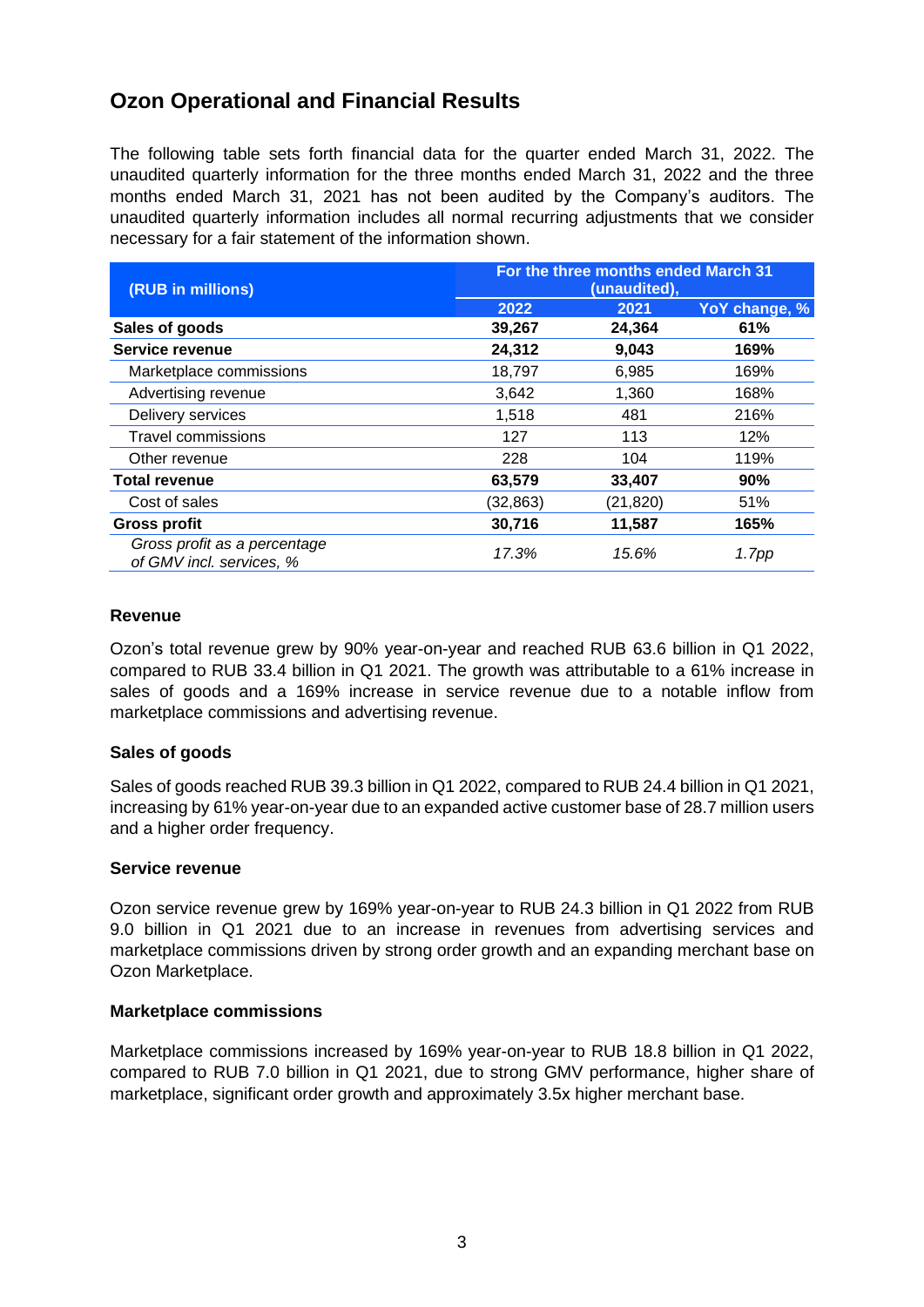## **Advertising revenue**

Advertising revenue reached RUB 3.6 billion in Q1 2022, compared to RUB 1.4 billion in Q1 2021, growing by 168% year-on-year on the back of growth and greater adoption of advertising services, as a result of enhanced advertising tools offered by Ozon to its seller base, as well as a significantly higher number of merchants engaging with the platform.

## **Cost of sales**

Cost of sales increased by 51% year-on-year in Q1 2022. This was attributed to growth in Direct Sales (1P operations) due to customer base expansion and rising order frequency resulting in higher order growth.

## **Gross Profit**

Gross profit increased by 165% year-on-year in Q1 2022, surpassing GMV growth of 139%, and reaching RUB 30.7 billion, compared to RUB 11.6 billion in Q1 2021. The growth in gross profit is primarily attributed to greater order volume and an increase in revenue from sales of goods. As a percentage of GMV incl. services gross profit increased by 1.7 p.p. to 17.3% in Q1 2022, compared to 15.6% in Q1 2021, which is mainly attributable to changes in the Marketplace commission structure.

## **Contribution Profit / (Loss)**

Contribution profit amounted to RUB 1,742 million in Q1 2022, compared to loss RUB 134 million in Q1 2021 due to an increase in gross profit.

| <b>Operating Expenses</b>       |        | For the three months ended March 31<br>(unaudited), |               |  |
|---------------------------------|--------|-----------------------------------------------------|---------------|--|
| (RUB in millions)               | 2022   | 2021 <sup>1</sup>                                   | YoY change, % |  |
| Cost of sales                   | 32,863 | 21,820                                              | 51%           |  |
| as % of GMV incl. services      | 18.5%  | 29.4%                                               | (10.9pp)      |  |
| Fulfillment and delivery        | 28,974 | 11,721                                              | 147%          |  |
| as % of GMV incl. services      | 16.3%  | 15.8%                                               | $0.5$ pp      |  |
| Sales and marketing             | 7,461  | 3,677                                               | 103%          |  |
| as % of GMV incl. services      | 4.2%   | 5.0%                                                | (0.8pp)       |  |
| Technology and content          | 5,310  | 1,757                                               | 202%          |  |
| as % of GMV incl. services      | 3.0%   | 2.4%                                                | $0.6$ pp      |  |
| General and administrative      | 4,658  | 1,776                                               | 162%          |  |
| as % of GMV incl. services      | 2.6%   | 2.4%                                                | 0.2pp         |  |
| <b>Total operating expenses</b> | 79,266 | 40,751                                              | 95%           |  |
| as % of GMV incl. services      | 44.7%  | 54.9%                                               | (10.2pp)      |  |

## **Operating expenses**

Operating expenses increased by 95% year-on-year in Q1 2022 relative to Q1 2021 due to growth in order volumes, infrastructure expansion and the effect of investments in product and talent acquisition from Q2 2021 until the end of 2021. As a percentage of GMV incl. services, operating expenses decreased significantly to negative 44.7% in Q1 2022 compared to

<sup>1</sup> In Q1 2022, we revised the presentation of expenses related to maintenance of content of our marketplace platform, which resulted in a corresponding reclassification of RUB 150 million in the first quarter of 2021 from sales and marketing expenses to technology and content expenses as compared to the amounts reported during 2021.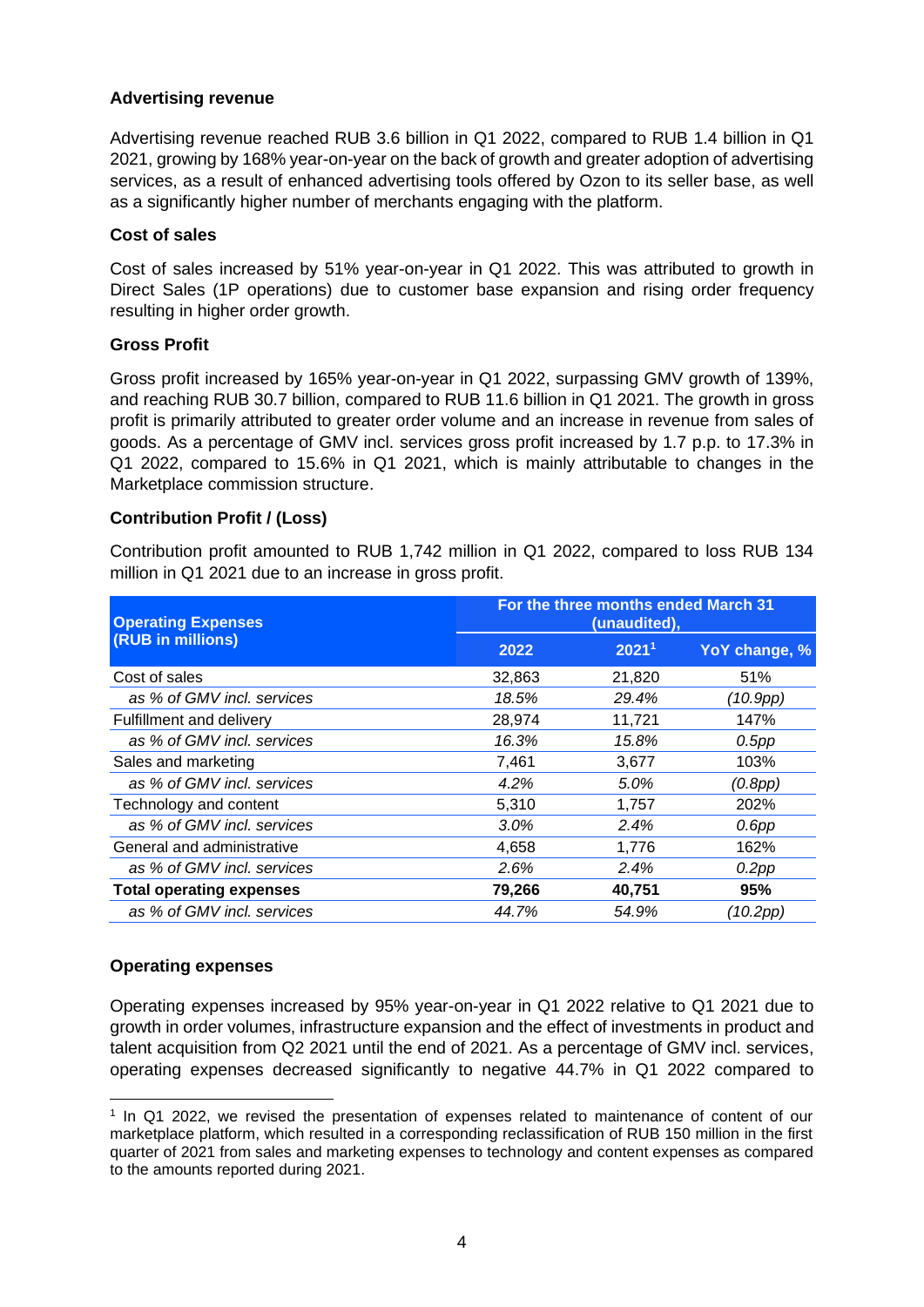negative 54.9% in Q1 2021. Unit economics per order demonstrated a notable improvement both year-on-year and quarter-on-quarter due to operating leverage and benefits of scale.

## **Fulfillment and delivery**

The 147% increase year-on-year in fulfillment and delivery costs in Q1 2022 was driven by a higher number of orders processed through Ozon's infrastructure and temporary cost pressure arising from underutilization of the recently launched warehouse facilities. This was also reflected in fulfillment and delivery costs rising by 0.5 p.p. to 16.3% as a percentage of GMV incl. services in Q1 2022, compared to 15.8% in Q1 2021. However, sequentially fulfillment and delivery costs decreased as a percentage of GMV incl. services to 16.3% in Q1 2022, compared to 17.8% in Q4 2021, due to Ozon's strong focus on cost optimization and increasing utilization of the recently launched fulfillment facilities.

## **Sales and marketing**

Sales and marketing expenses increased by 103% year-on-year in Q1 2022. As a percentage of GMV incl. services, sales and marketing expenses decreased by 0.8 p.p. to 4.2%, compared to 5.0% in Q1 2021 due to marketing expenditure optimization to achieve greater efficiency.

## **Technology and content**

The 202% year-on-year increase in the technology and content costs in Q1 2022 was driven by continued IT talent acquisition and investments in product development. As a percentage of GMV incl. services, technology and content costs increased by 0.6 p.p. to 3.0% in Q1 2022, compared to 2.4% in Q1 2021.

## **General and administrative**

General and administrative costs increased by 162% year-on-year in Q1 2022 relative to Q1 2021 due to higher employee expenses primarily related to talent acquisition aimed at supporting platform development, which accelerated from Q2 2021 through to the end of the year in 2021. As a percentage of GMV incl. services general and administrative costs increased by 0.2 p.p. to 2.6% in Q1 2022 compared to 2.4% in Q1 2021, but edged down versus 2.7% in Q4 2021 due to our concerted efforts around cost optimization.

## **Adjusted EBITDA**

Adjusted EBITDA was negative RUB 8.9 billion in Q1 2022, which corresponds to Adjusted EBITDA as a percentage of GMV incl. services of negative 5.0%, compared to negative 6.5% in Q1 2021 and to 9.0% in Q4 2021. The improvement of Adjusted EBITDA as a percentage of GMV incl. services both year-on-year and quarter-on-quarter resulted from the operating leverage, benefits of the economies of scale and gross profit margin enhancement, as well as ongoing efforts to improve cost controls.

## **Interest expense**

Interest expense was RUB 2,416 million in Q1 2022, compared to RUB 914 million in Q1 2021, driven by an increase in outstanding borrowings and greater lease liabilities.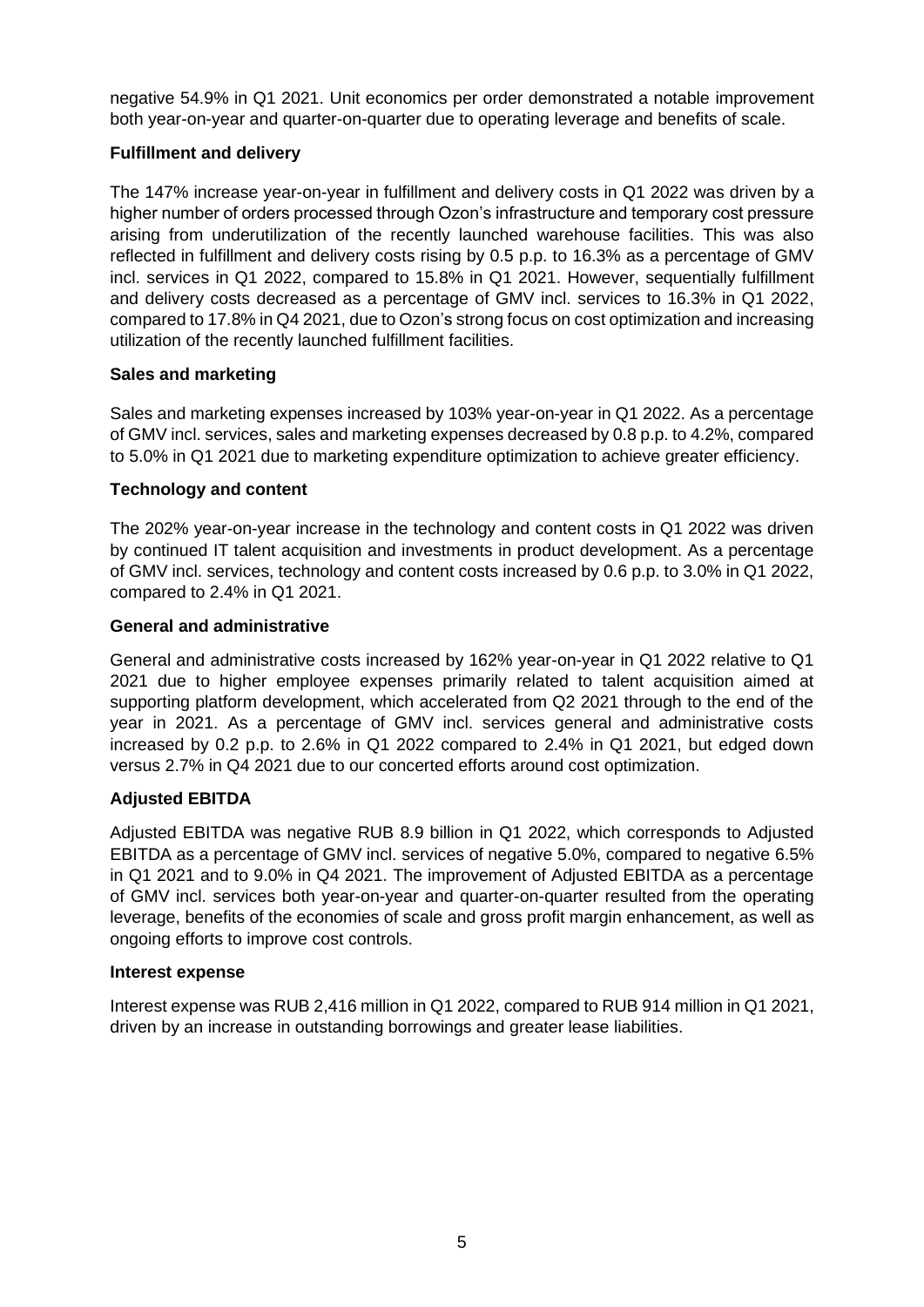#### **Interest income**

Ozon interest income was RUB 994 million in Q1 2022, compared to RUB 212 million in Q1 2021, due to higher deposit levels.

#### **Foreign currency exchange gain, net**

Foreign exchange gain was RUB 6,422 million in Q1 2022, compared to a gain of RUB 1,791 million in Q1 2021, driven by a change in foreign currency holdings and U.S. dollar exchange rate fluctuations.

#### **Income tax expense**

Income tax expense was RUB 361 million in Q1 2022, compared to expense RUB 56 million in Q1 2021.

## **Loss for the period**

Loss for the period amounted to RUB 19,055 million in Q1 2022, compared to loss RUB 6,734 million in Q1 2021, as a result of the greater operating loss, higher interest expense, as well as the negative impact of the remeasurement of convertible bonds which was partly offset by the foreign exchange gain.

#### **Shares Issued**

The total number of shares issued and outstanding as of March 31, 2022 was 216,413,735 (comprised of 216,413,733 ordinary shares and two Class A shares).

#### **Share-Based Compensation**

Share-based compensation expense amounted to RUB 2,729 million in Q1 2022, compared to RUB 750 million in Q1 2021, partly due to a greater number of participants in the Employee Stock Ownership Plan.

## **Net Cash Used in Operating Activities**

Net cash used in operating activities was RUB 29,767 million in Q1 2022 compared to net cash used in operating activities of RUB 12,118 million in Q1 2021, due to greater cash outflow on the back of higher trade payables and an increase in operating costs.

## **Working Capital**

The Company's working capital is mainly comprised of trade and other payables and inventory. The accounts payable mainly include trade payables for the products purchased from suppliers and payables to the third-party sellers on Ozon Marketplace. As of March 31, 2022, accounts payable amounted to RUB 63,743 million, compared to RUB 89,273 million as of December 31, 2021 reflecting business seasonality.

The Company's inventories mainly include merchandise held for resale and goods in transit, associated with our Direct (1P) Sales. As of March 31, 2022 Ozon recorded RUB 23,541 million of inventories, compared to RUB 26,362 million as of December 31, 2021.

#### **Capital Expenditures**

Company's capital expenditures amounted to RUB 15,415 million in Q1 2022, compared to RUB 1,955 million in Q1 2021, which included payments for fulfillment facilities and computer equipment and hardware.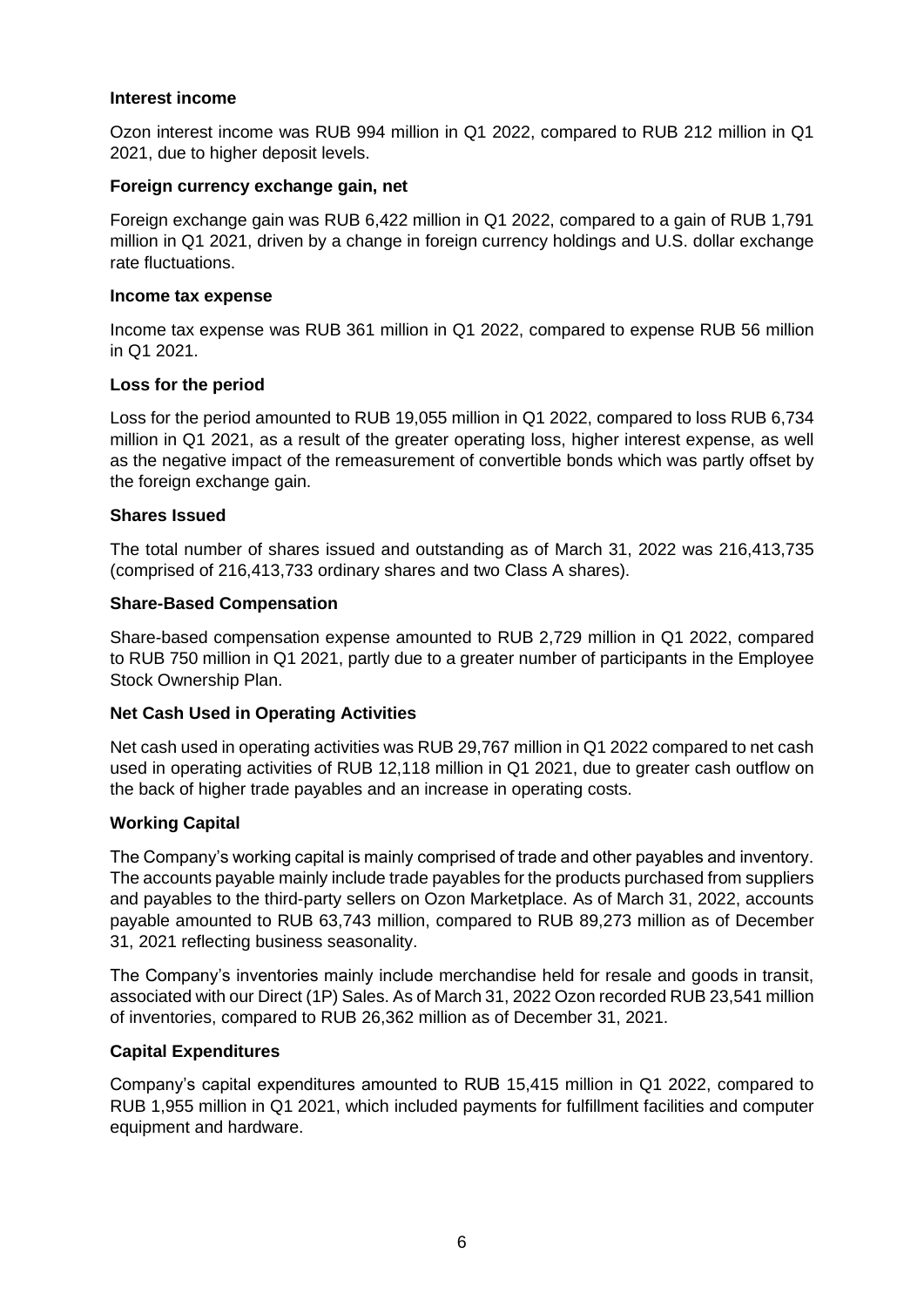## **Free Cash Flow**

Free Cash Flow was negative RUB 46,919 million in Q1 2022, compared to negative RUB 14,753 million in Q1 2021 due to a higher level of outflows associated with the settlement of trade payables, increase in operating expenses, as well as accelerated purchases of IT, warehouse and other equipment to ensure uninterrupted supply.

## **Convertible Bonds**

As a result of the suspension of the ADS trading on Nasdaq, a Delisting Event under the Bonds occurred following the close of trading on March 8, 2022. Therefore, the holders of the Bonds became entitled to require the Company to redeem their Bonds at the principal amount together with accrued interest on the redemption date, which is May 31, 2022. Accordingly, the Company revised the schedule of cash flows underlying the amortized cost of the bonds to reflect the revised contractual maturity. This revision resulted in a remeasurement of the convertible bonds' liability and a reclassification of the revised carrying amount to short-term borrowings. The effect of the remeasurement of RUB 8,567 million was included in nonoperating expenses. For further disclosure regarding the Delisting Event, please refer to the Company's press release dated March 9, 2022.

## **Lease Liabilities and Commitments**

The Group has lease contracts of office premises, fulfillment and sorting centers, vehicles and pickup points. The increase in right-of-use assets and lease liabilities as at March 31, 2022 as compared to December 31, 2021 was primarily related to recognition of RUB 12,943 million of right-of-use assets and RUB 12,494 million of lease liabilities as a result of commencement of new leases as well as modification of existing leases during the period. The lease liabilities amounted to RUB 52,832 million as of March 31, 2022.

#### **Cash and Cash Equivalents**

Cash, cash equivalents and short-term bank deposits amounted to RUB 92,461 million as of March 31, 2022, compared to RUB 125,991 million as of December 31, 2021.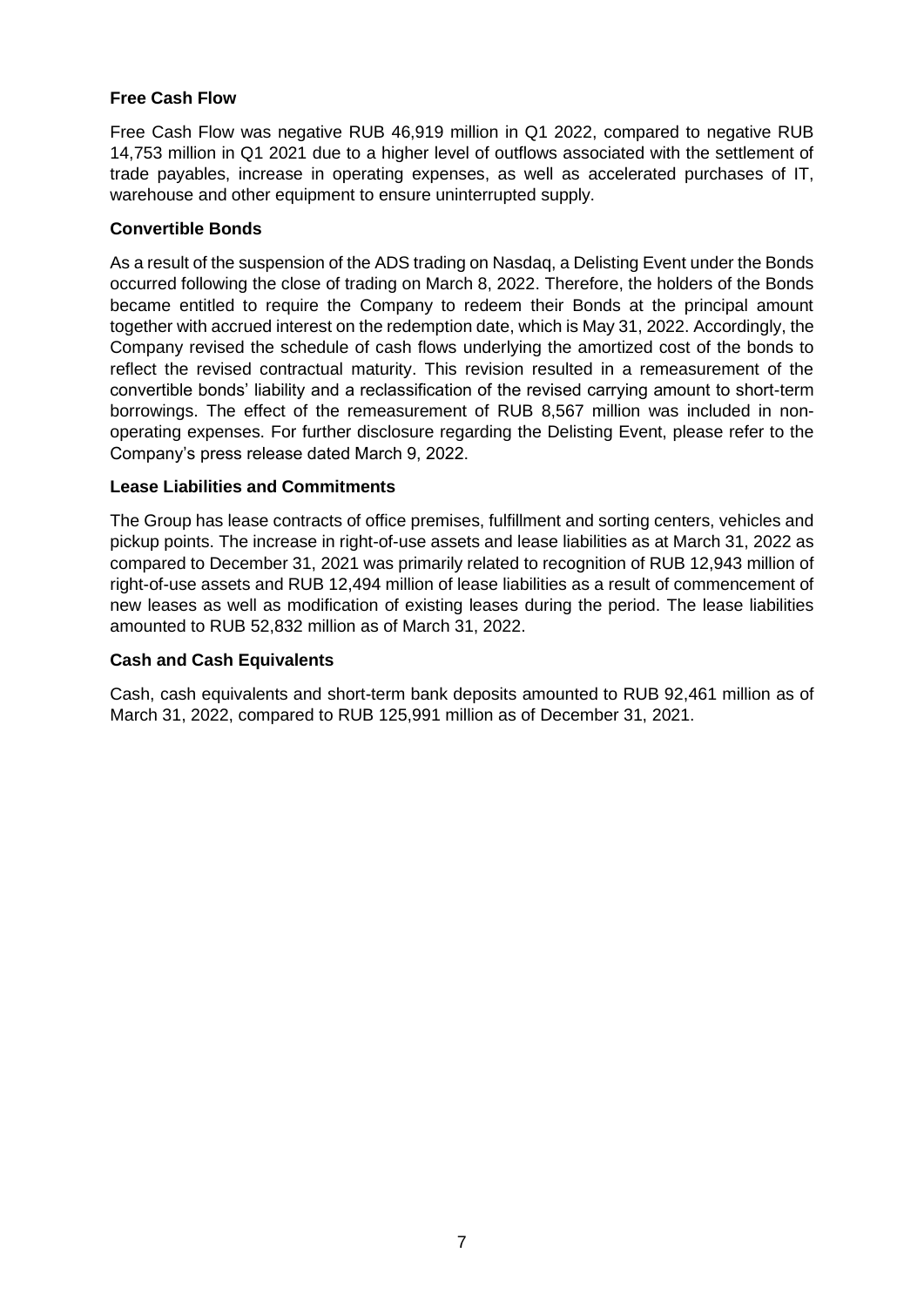## **Risk and uncertainties related to current environment**

The sanctions imposed on Russia and Russian persons by a number of countries in connection with the geopolitical crisis surrounding Ukraine and further regulatory counter-measures taken by the Russian Government, have had a significant, and in many cases unprecedented, impact on companies operating in Russia. In response to the geopolitical crisis surrounding Ukraine, the United States, the European Union, the United Kingdom and other countries imposed severe sanctions targeting Russian financial institutions, including the prohibition on transactions with the Central Bank of Russia, blocking of assets and cutting off certain Russian banks from SWIFT; businessmen and their assets; and oil, defense and other state-owned companies, as well as export and import restrictions. In response, Russia identified a number of states, including all European Union member states, the United States and the United Kingdom, as "hostile" and introduced a number of economic measures in connection with their actions, as well as economic measures aimed at ensuring financial stability of Russia.

As potential global and economic impacts of the geopolitical crisis surrounding Ukraine continue to evolve rapidly, unpredictable and outside the control of the Group it is difficult to accurately predict the full impact of the sanctions that were introduced or any measures taken by the Russian government in response to such sanctions.

Sanctions imposed by the United States, the European Union, the United Kingdom have had, and are expected to continue to have, a material adverse effect on our business, financial condition and results of operations and on the value and trading of the ADSs. We may also face greater difficulties raising capital in the future, which could potentially reduce the level of future investment into infrastructure expansion and operations. We also cannot provide any assurance that any further development in sanctions, or escalation of the Ukraine situation more generally, will not have a significant impact on our business, financial condition or results of operations. The imposed sanctions in response to the ongoing geopolitical crisis surrounding Ukraine and their impact on the Russian economy may prevent us from achieving our financial, operational and strategic objectives, including those described in the Company's Annual Report (Form 20-F) for the year ended December 31, 2021. See Item 3.D "Key Information—Risk Factors—Risks Relating to Our Business and Industry—Sanctions imposed by the United States, the European Union, the United Kingdom and other countries in response to the geopolitical crisis surrounding Ukraine are likely to have a material adverse effect on our business, financial condition and results of operations and on the value and trading of the ADSs" of the Annual Report for the year ended December 31, 2021.

## **Ozon Bank**

On March 31, 2022, Ozon Bank was removed from the SDN List by OFAC. For more details, please refer to the Company's press releases dated March 31, 2022 and February 25, 2022.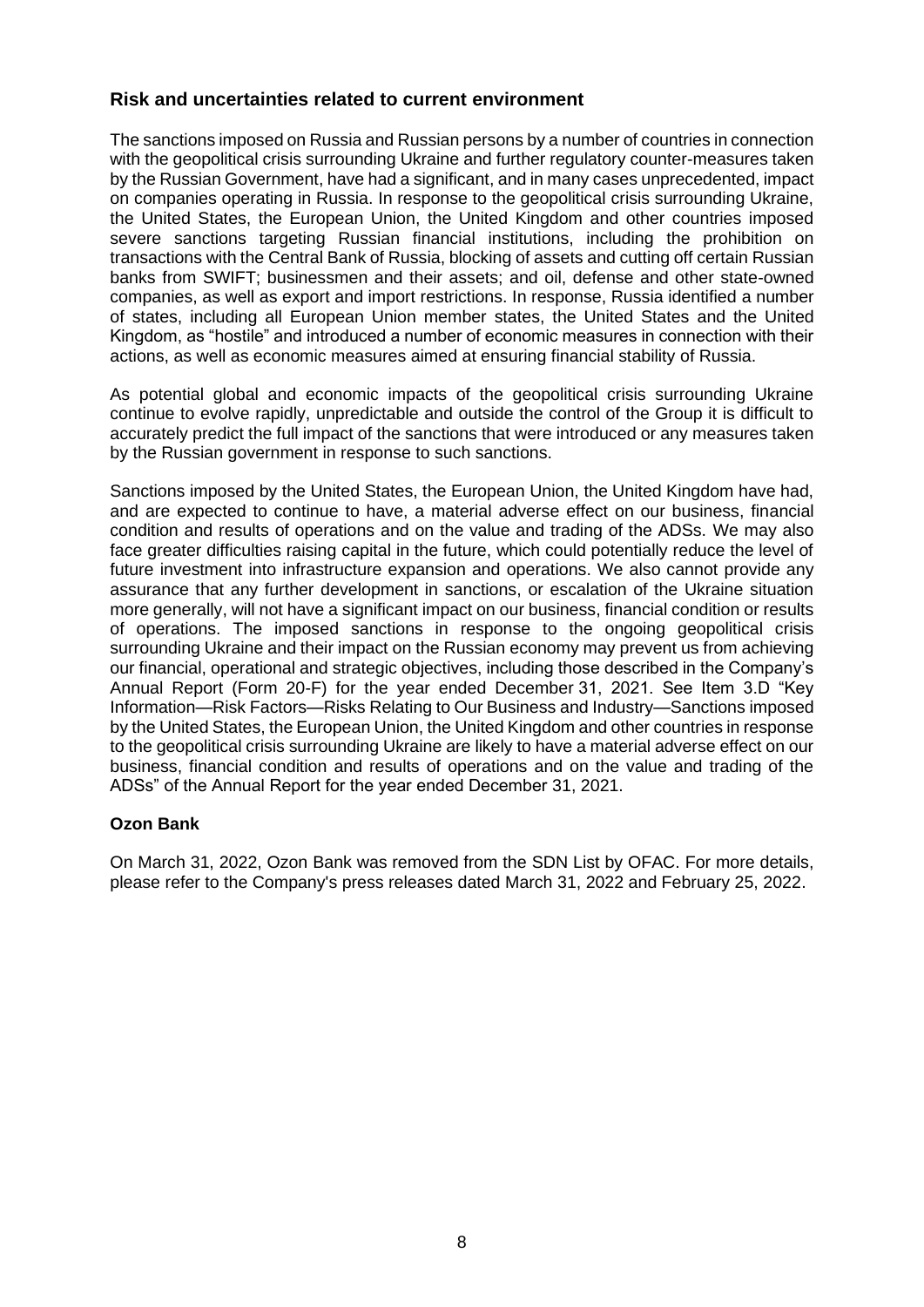## **Convertible Bonds**

Following the occurrence of a Delisting Event, we have entered into discussions with the Ad Hoc Committee and their advisers in connection with a proposed consensual restructuring of our financial indebtedness under the Bonds and aim to be in a position to enter into a standstill agreement with a significant number of holders of the Bonds in the near term with a view to continue such discussions and to reach an agreement on the long-term restructuring of the Bonds within the current financial year.

As disclosed in the Company's press release dated March 9, 2022, following the Delisting Event a group of Bondholders has formed an "Ad Hoc Committee" and appointed Houlihan Lokey, as its financial adviser, and Akin Gump Strauss Hauer & Feld LLP, as its legal adviser, to conduct an orderly discussion process with the Company with a view to finding a fair and sustainable solution for all stakeholders. To the extent any of the Bondholders are interested in joining the Ad Hoc Committee or join the coordinated effort we invite them to make inquiries to Houlihan Lokey at projectondohl@hl.com.

Throughout the date of this press-release, substantial portion of bondholders have exercised the rights to require redemption and are entitled to receive principal amount together with accrued interest on the redemption date, which is May 31, 2022. Due to, among other things, the restrictions under the recently enacted Russian capital controls and protection measures and continuing multiple changes to the regulatory backdrop, the Company is currently restricted from upstreaming cash funds from the Company's Russian subsidiaries to the Company. Therefore, there is a risk that the Company will not have sufficient liquidity available at the relevant time to fund the payments required for the redemption. A failure to pay the amounts due under the redemption within 14 calendar days (i.e. by June 14, 2022) would result in an event of default under the terms of the Bonds and would trigger a cross-default on other Group's liabilities. If the Group provided to the Company the liquidity necessary to fund the early redemption, such a redemption would result in a significant reduction in the amount of liquidity available to fund operations and would have a significant effect on our operations and growth outlook.

Also, on May 9, 2022 BNY Mellon Corporate Trustee Services Limited (the trustee under the Bonds) has notified the Company that, as a result of adoption by the European Union of Council Regulation (EU) 2022/576 of 8 April 2022 amending Regulation (EU) No 833/2014, prohibiting the provision of services to trust arrangements involving Russian nationals or Russian entities, from 10 May 2022 it would not be capable of acting as trustee under the Bonds without exposure to the risk of financial or criminal liability. The Company is currently evaluating possible implications of the trustee's determination, including in connection with ongoing negotiations with an ad hoc group of Bondholders.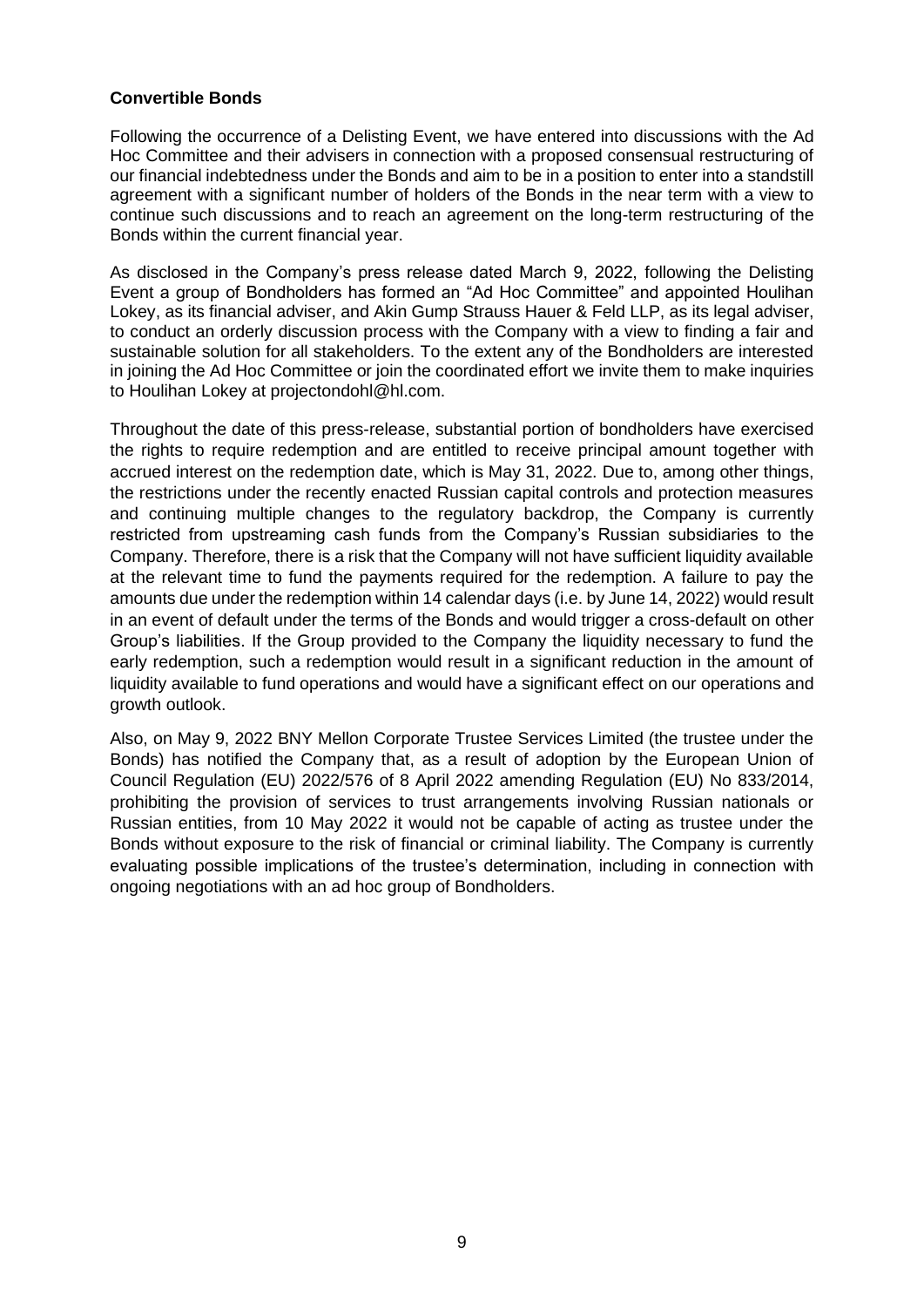# **Disclaimer**

This press release contains forward-looking statements within the meaning of the Private Securities Litigation Reform Act of 1995 that reflect the current views of Ozon Holdings PLC ("we", "our" or "us", or the "Company") about future events and financial performance. All statements contained in this press release that do not relate to matters of historical fact should be considered forward-looking statements.

These forward-looking statements are based on management's current expectations. However, it is not possible for our management to predict all risks, nor can we assess the impact of all factors on our business or the extent to which any factor, or combination of factors, may cause actual results to differ materially from those contained in any forward-looking statements we may make. These statements are neither promises nor guarantees but involve known and unknown risks, uncertainties and other important factors and circumstances that may cause Ozon's actual results, performance or achievements to be materially different from its expectations expressed or implied by the forward-looking statements, including conditions in the U.S. capital markets, negative global economic conditions, potential negative developments in the COVID-19 pandemic, the geopolitical crisis surrounding Ukraine and sanctions and governmental measures imposed in response, other negative developments in Ozon's business or unfavorable legislative or regulatory developments. We caution you therefore against relying on these forward-looking statements, and we qualify all of our forward-looking statements by these cautionary statements. Please refer to our Annual Report on Form 20-F for the year ended December 31, 2021 and other filings with the SEC concerning factors that could cause actual results to differ materially from those described in our forwardlooking statements.

These and other important factors could cause actual results to differ materially from those indicated by the forward-looking statements made in this press release. Any such forwardlooking statements represent management's estimates as of the date of this press release. While Ozon may elect to update such forward-looking statements at some point in the future, Ozon disclaims any obligation to do so, even if subsequent events cause its views to change. These forward-looking statements should not be relied upon as representing Ozon's views as of any date subsequent to the date of this press release.

This press release includes certain non-IFRS financial measures not presented in accordance with IFRS, including but not limited to Contribution (Loss)/(Profit), Adjusted EBITDA and Free Cash Flow. These financial measures are not measures of financial performance or liquidity in accordance with IFRS and may exclude items that are significant in understanding and assessing our financial results. Therefore, these measures should not be considered in isolation or as an alternative to loss for the period or other measures of profitability, liquidity or performance under IFRS. You should be aware that the Company's presentation of these measures may not be comparable to similarly titled measures used by other companies, which may be defined and calculated differently. See "Presentation of Financial and Other Information" in this press release for a reconciliation of certain of these non-IFRS measures from the most directly comparable IFRS measure.

This press release includes quarterly information for the three months ended March 31, 2022 and 2021. The quarterly information has not been audited by the Company's auditors.

The trademarks included herein are the property of the owners thereof and are used for reference purposes only. Such use should not be construed as an endorsement of the products or services of the Company.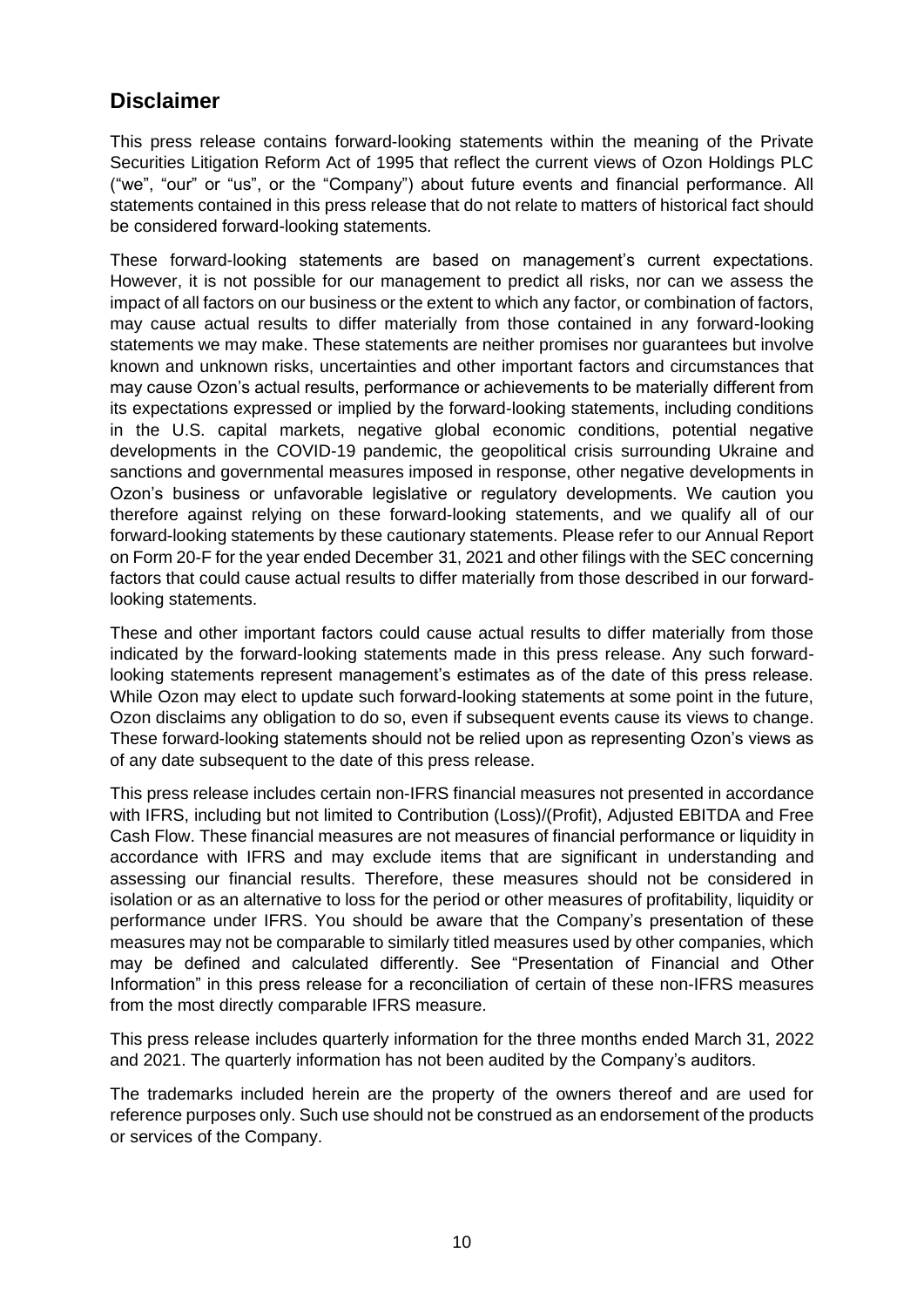#### **Interim Condensed Consolidated Statement of Profit or Loss and Other Comprehensive Income**

#### **(in millions of Russian Rubles)**

| (RUB in millions)                                                                       | For the three months ended March 31<br>(unaudited), |                   |                         |
|-----------------------------------------------------------------------------------------|-----------------------------------------------------|-------------------|-------------------------|
|                                                                                         | 2022                                                | 2021 <sup>1</sup> | <b>YoY</b><br>change, % |
| <b>Revenue:</b>                                                                         |                                                     |                   |                         |
| Sales of goods                                                                          | 39,267                                              | 24,364            | 61%                     |
| Service revenue                                                                         | 24,312                                              | 9,043             | 169%                    |
| <b>Total revenue</b>                                                                    | 63,579                                              | 33,407            | 90%                     |
| <b>Operating expenses:</b>                                                              |                                                     |                   |                         |
| Cost of sales                                                                           | (32, 863)                                           | (21, 820)         |                         |
| Fulfillment and delivery                                                                | (28, 974)                                           | (11, 721)         |                         |
| Sales and marketing                                                                     | (7, 461)                                            | (3,677)           |                         |
| Technology and content                                                                  | (5, 310)                                            | (1,757)           |                         |
| General and administrative                                                              | (4,658)                                             | (1,776)           |                         |
| <b>Total operating expenses</b>                                                         | (79, 266)                                           | (40, 751)         |                         |
| <b>Operating loss</b>                                                                   | (15,687)                                            | (7, 344)          |                         |
| Net gain/(loss) on revaluation of conversion options<br>and other financial instruments | 537                                                 | (479)             |                         |
| Loss on disposal of non-current assets                                                  | (29)                                                | (5)               |                         |
| Expected credit losses on financial assets                                              | (57)                                                |                   |                         |
| Interest expense                                                                        | (2, 416)                                            | (914)             |                         |
| Interest income                                                                         | 994                                                 | 212               |                         |
| Share of profit of an associate                                                         | 109                                                 | 61                |                         |
| Foreign currency exchange gain, net                                                     | 6,422                                               | 1,791             |                         |
| Remeasurement of convertible bonds                                                      | (8, 567)                                            |                   |                         |
| Total non-operating (expenses) / income                                                 | (3,007)                                             | 666               |                         |
| Loss before income tax                                                                  | (18, 694)                                           | (6, 678)          |                         |
| Income tax expense                                                                      | (361)                                               | (56)              |                         |
| Loss for the period                                                                     | (19, 055)                                           | (6, 734)          |                         |

<sup>1</sup> In Q1 2022, we revised the presentation of expenses related to maintenance of content of our marketplace platform, which resulted in a corresponding reclassification of RUB 150 million in the first quarter of 2021 from sales and marketing expenses to technology and content expenses as compared to the amounts reported during 2021.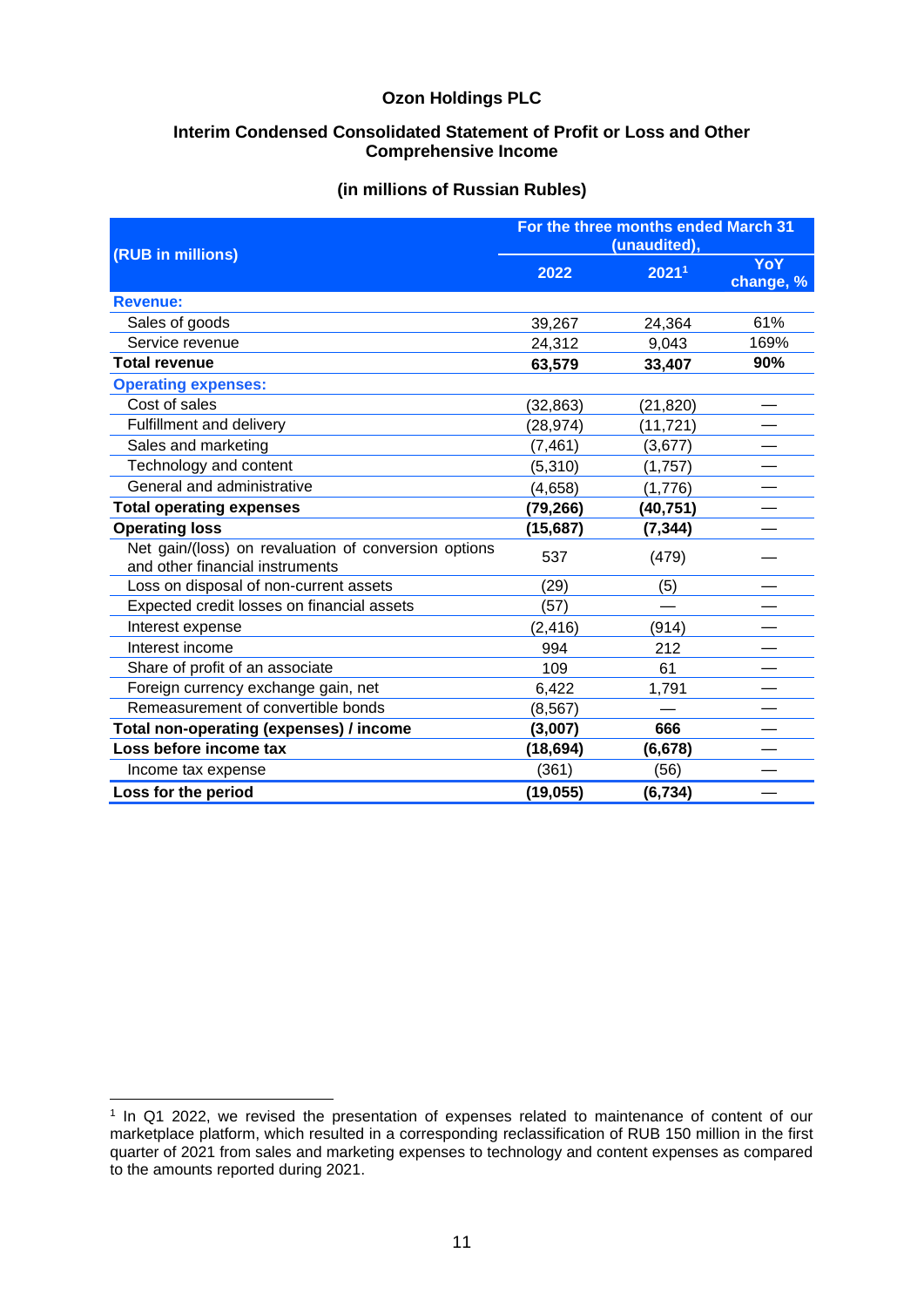## **Interim Condensed Consolidated Statement of Cash Flows**

## **(in millions of Russian Rubles)**

| (RUB in millions)                                                                           | For the three months ended March 31<br>(unaudited), |           |
|---------------------------------------------------------------------------------------------|-----------------------------------------------------|-----------|
|                                                                                             | 2022                                                | 2021      |
| <b>Cash flows from operating activities</b>                                                 |                                                     |           |
| Loss before income tax                                                                      | (18, 694)                                           | (6,678)   |
| <b>Adjusted for:</b>                                                                        |                                                     |           |
| Depreciation and amortization of non-current<br>assets                                      | 4,012                                               | 1,739     |
| Interest expense                                                                            | 2,416                                               | 914       |
| Interest income                                                                             | (994)                                               | (212)     |
| Foreign currency exchange gain, net                                                         | (6, 422)                                            | (1,791)   |
| Net (gain) / loss from revaluation of conversion<br>options and other financial instruments | (537)                                               | 479       |
| Write-downs and losses of inventories                                                       | (380)                                               | (7)       |
| Loss on disposal of non-current assets                                                      | 29                                                  | 5         |
| Share of profit of an associate                                                             | (109)                                               | (61)      |
| Changes in expected credit losses<br>and<br>impairment of non-financial assets              | 79                                                  | 1         |
| Remeasurement of convertible bonds                                                          | 8,567                                               |           |
| Share-based compensation expense                                                            | 2,729                                               | 750       |
| <b>Changes in working capital:</b>                                                          |                                                     |           |
| Changes in inventories                                                                      | 3,182                                               | (1, 494)  |
| Changes in accounts receivable                                                              | 1,749                                               | 725       |
| Changes in advances paid and other assets                                                   | (1,950)                                             | (538)     |
| Changes in trade accounts payable                                                           | (26, 319)                                           | (5,062)   |
| Changes in other liabilities                                                                | 5,018                                               | 479       |
| <b>Cash used in operations</b>                                                              | (27, 624)                                           | (10,751)  |
| Interest paid                                                                               | (2, 120)                                            | (1, 316)  |
| Income tax paid                                                                             | (23)                                                | (51)      |
| Net cash used in operating activities                                                       | (29, 767)                                           | (12, 118) |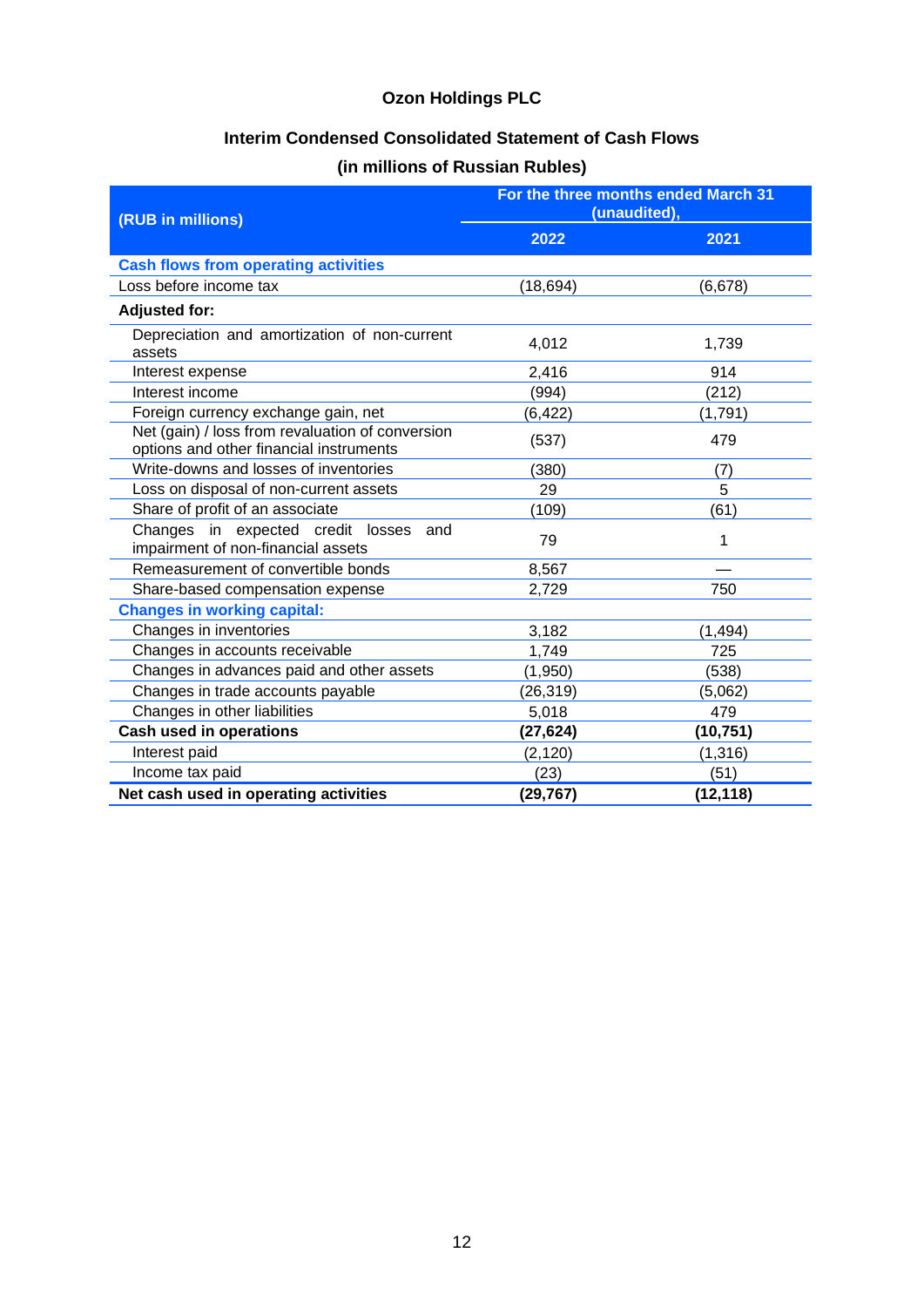# **Interim Condensed Consolidated Statement of Cash Flows (Continued) (in millions of Russian Rubles)**

| (RUB in millions)                                                                     | For the three months ended March 31<br>(unaudited), |          |
|---------------------------------------------------------------------------------------|-----------------------------------------------------|----------|
|                                                                                       | 2022                                                | 2021     |
| <b>Cash flows from investing activities</b>                                           |                                                     |          |
| Purchase of property, plant and equipment                                             | (15, 201)                                           | (1, 914) |
| Purchase of intangible assets                                                         | (214)                                               | (41)     |
| Return of bank deposits                                                               | 18,297                                              |          |
| Interest received                                                                     | 1,004                                               | 217      |
| Dividends received from an associate                                                  |                                                     | 141      |
| <b>Issuance of loans</b>                                                              | (163)                                               |          |
| Net cash generated from / (used in) investing<br>activities                           | 3,723                                               | (1, 597) |
| <b>Cash flows from financing activities</b>                                           |                                                     |          |
| Convertible bond issue proceeds                                                       |                                                     | 54,499   |
| Proceeds from borrowings                                                              | 1,185                                               |          |
| Proceeds of borrowings                                                                | (173)                                               | (6, 122) |
| Payment of principal portion of lease liabilities                                     | (1,737)                                             | (680)    |
| Net cash (used in) / generated from financing<br>activities                           | (725)                                               | 47,697   |
| Net (decrease) / increase in cash and cash<br>equivalents                             | (26, 769)                                           | 33,982   |
| Cash and cash equivalents at the beginning<br>of the period                           | 108,037                                             | 103,702  |
| Effects of exchange rate changes on the<br>balance of cash held in foreign currencies | 11,192                                              | 2,900    |
| Cash and cash equivalents at the end of the<br>period                                 | 92,460                                              | 140,584  |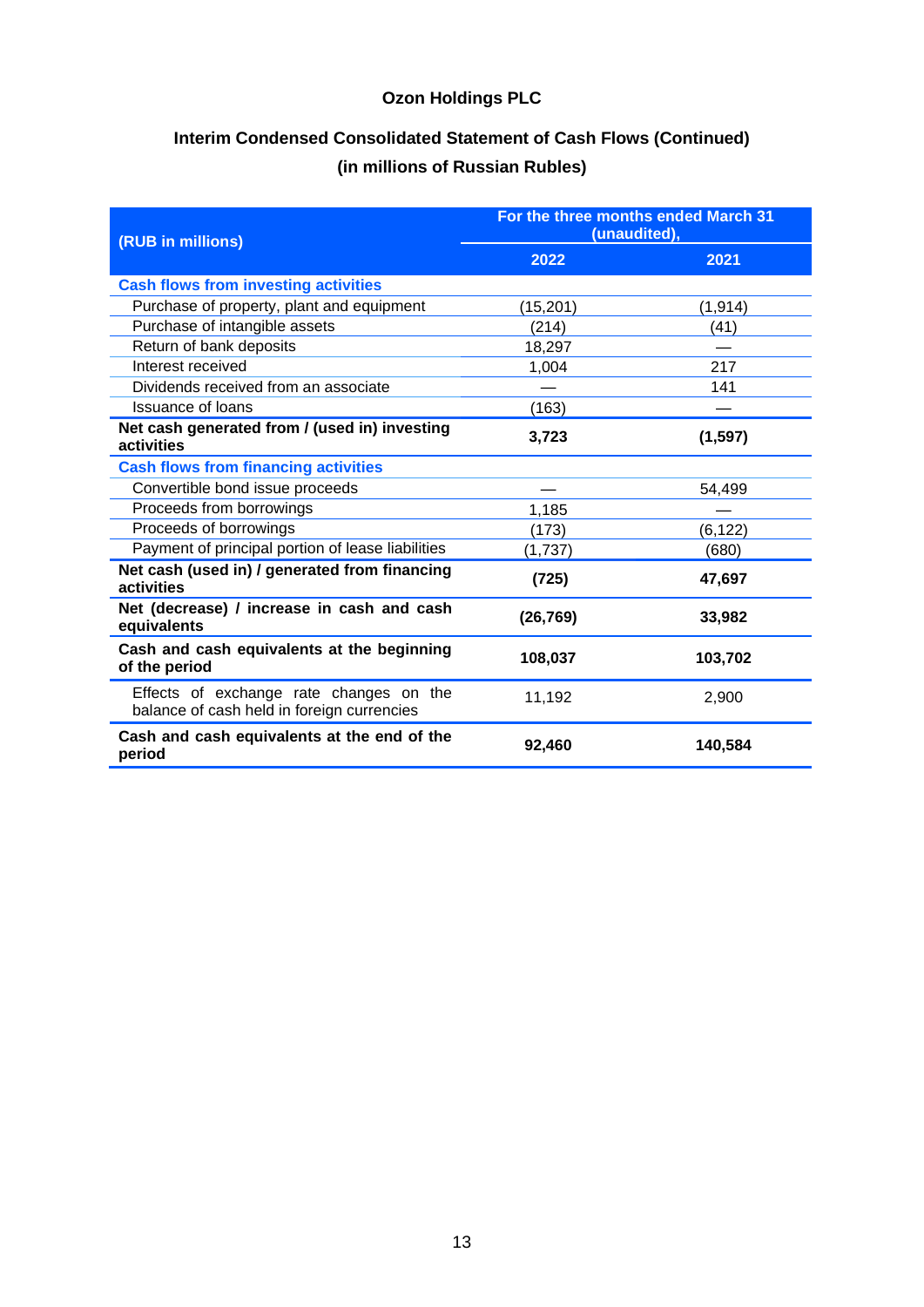## **Interim Condensed Consolidated Statement of Financial Position (in millions of Russian Rubles)**

|                                           |                                      | As of                    |  |  |
|-------------------------------------------|--------------------------------------|--------------------------|--|--|
| (RUB in millions)                         | <b>March 31, 2022</b><br>(unaudited) | <b>December 31, 2021</b> |  |  |
| <b>Assets</b>                             |                                      |                          |  |  |
| <b>Non-current assets</b>                 |                                      |                          |  |  |
| Property, plant and equipment             | 43,113                               | 29,970                   |  |  |
| Right-of-use assets                       | 49,746                               | 39,940                   |  |  |
| Intangible assets                         | 1,239                                | 1,171                    |  |  |
| Investments in an associate               | 1,347                                | 1,238                    |  |  |
| Deferred tax assets                       | 48                                   | 80                       |  |  |
| Other financial assets                    | 3,185                                | 2,312                    |  |  |
| Other non-financial assets                | 59                                   | 41                       |  |  |
| <b>Total non-current assets</b>           | 98,737                               | 74,752                   |  |  |
| <b>Current assets</b>                     |                                      |                          |  |  |
| Inventories                               | 23,541                               | 26,362                   |  |  |
| Accounts receivable                       | 4,860                                | 6,611                    |  |  |
| VAT receivable                            | 3,258                                | 3,440                    |  |  |
| Other financial assets                    | 202                                  | 75                       |  |  |
| Other non-financial assets                | 4,955                                | 4,107                    |  |  |
| Short-term back deposits                  | 1                                    | 17,954                   |  |  |
| Cash and cash equivalents                 | 92,460                               | 108,037                  |  |  |
| <b>Total current assets</b>               | 129,277                              | 166,586                  |  |  |
| <b>Total assets</b>                       | 228,014                              | 241,338                  |  |  |
| <b>Equity and liabilities</b>             |                                      |                          |  |  |
| <b>Equity</b>                             |                                      |                          |  |  |
| Share capital                             | 12                                   | 12                       |  |  |
| Share premium                             | 135,422                              | 134,924                  |  |  |
| <b>Treasury shares</b>                    | (1)                                  | (1)                      |  |  |
| Equity-settled employee benefits reserves | 10,031                               | 7,800                    |  |  |
| Other capital reserves                    | 12                                   | (3)                      |  |  |
| Accumulated deficit                       | (131, 179)                           | (112, 124)               |  |  |
| <b>Total equity</b>                       | 14,297                               | 30,608                   |  |  |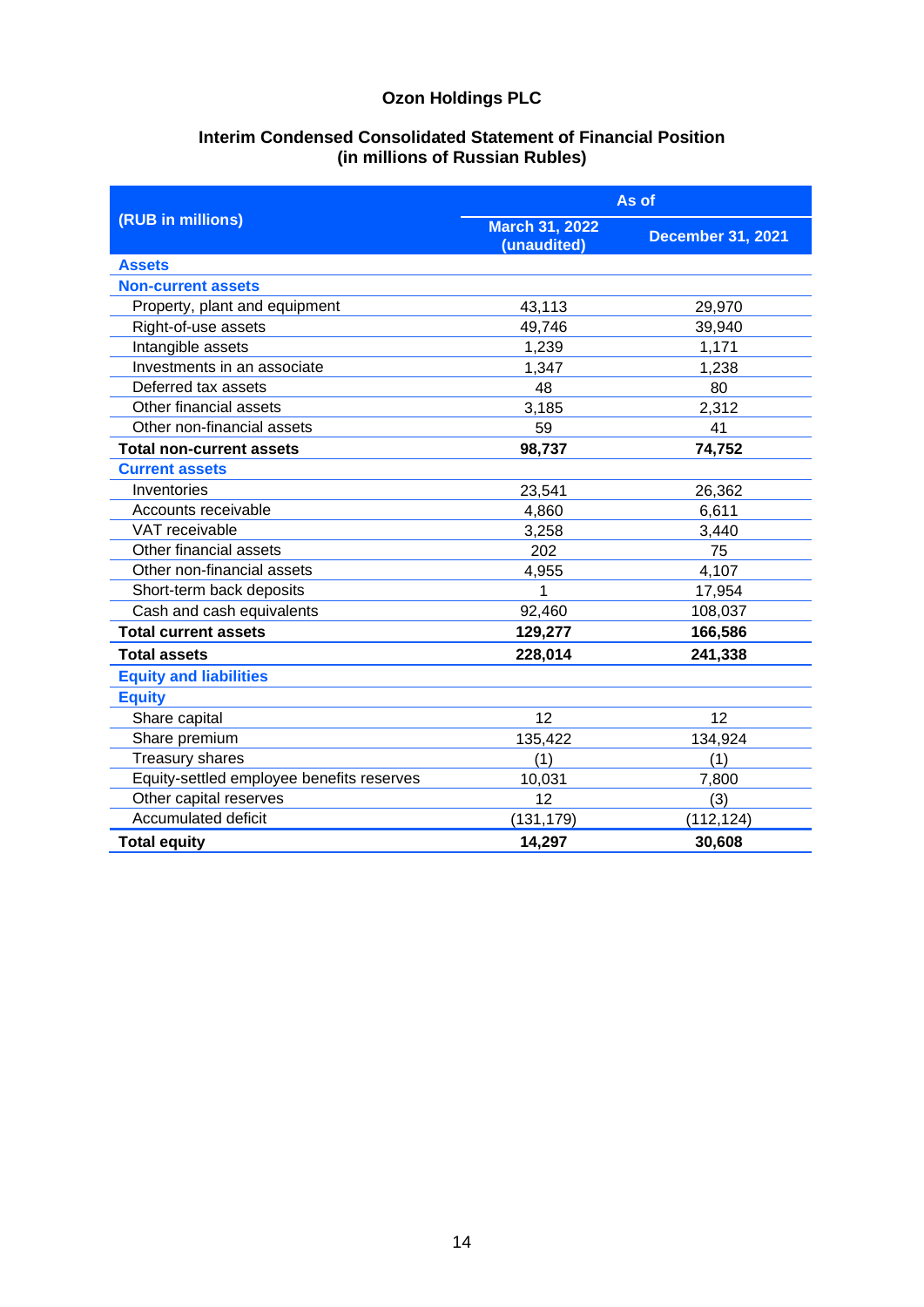### **Interim Condensed Consolidated Statement of Financial Position (Continued) (in millions of Russian Rubles)**

|                                          | As of                                |                          |
|------------------------------------------|--------------------------------------|--------------------------|
| (RUB in millions)                        | <b>March 31, 2022</b><br>(unaudited) | <b>December 31, 2021</b> |
| <b>Non-current liabilities</b>           |                                      |                          |
| <b>Borrowings</b>                        | 2,873                                | 50,577                   |
| Lease liabilities                        | 43,462                               | 34,770                   |
| Conversion options                       |                                      | 594                      |
| Deferred tax liabilities                 | 361                                  | 46                       |
| Deferred income                          | 275                                  | 289                      |
| Other non-current liabilities            | 556                                  | 518                      |
| <b>Total non-current liabilities</b>     | 47,527                               | 86,794                   |
| <b>Current liabilities</b>               |                                      |                          |
| Trade and other payables                 | 63,743                               | 89,273                   |
| <b>Borrowings</b>                        | 73,727                               | 11,539                   |
| Lease liabilities                        | 9,370                                | 7,697                    |
| Taxes payable                            | 1,512                                | 1,077                    |
| Accrued expenses                         | 6,271                                | 4,716                    |
| Contract liabilities and deferred income | 11,567                               | 9,634                    |
| <b>Total current liabilities</b>         | 166,190                              | 123,936                  |
| <b>Total liabilities</b>                 | 213,717                              | 210,730                  |
| <b>Total equity and liabilities</b>      | 228,014                              | 241,338                  |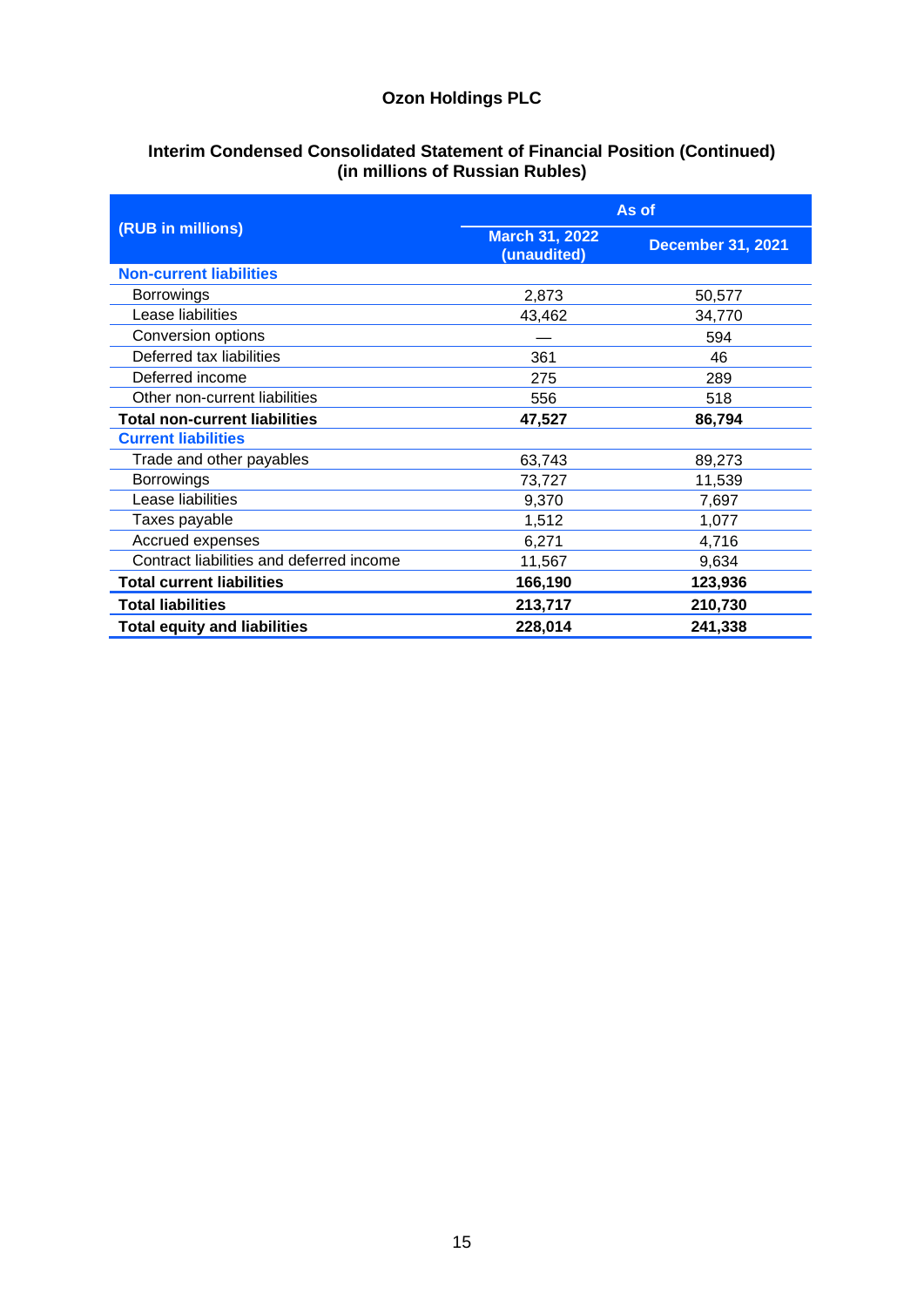# **Presentation of Financial and Other Information**

## **Use of Non-IFRS Financial Measures**

We report under International Financial Reporting Standards ("IFRS") as adopted by the International Accounting Standards Board (the "IASB"). None of our financial statements were prepared in accordance with generally accepted accounting principles in the United States. We present our consolidated financial statements in Rubles.

Certain parts of this press release contain non-IFRS financial measures, including, among others, Contribution (Loss)/Profit, Adjusted EBITDA and Free Cash Flow. We define:

- **Contribution (Loss)/Profit** as loss for the period before income tax benefit/(expense), total non-operating income/(expense), general and administrative expenses, technology and content expenses and sales and marketing expenses.
- **Adjusted EBITDA** as loss for the period before income tax benefit/(expense), total non-operating income/(expense), depreciation and amortization and share-based compensation expense.
- **Free Cash Flow** as net cash generated from/(used in) operating activities less payments for purchase of property, plant and equipment and intangible assets, and the payment of the principal portion of lease liabilities.

Contribution (Loss)/Profit, Adjusted EBITDA and Free Cash are used by our management to monitor the underlying performance of the business and its operations. These measures are used by other companies for a variety of purposes and are often calculated in ways that reflect the circumstances of those companies. You should exercise caution in comparing these measures as reported by us to the same or similar measures as reported by other companies. Contribution (Loss)/Profit, Adjusted EBITDA and Free Cash Flow may not be comparable to similarly titled metrics of other companies. These measures are unaudited and have not been prepared in accordance with IFRS or any other generally accepted accounting principles.

Contribution Profit/(Loss), Adjusted EBITDA and Free Cash Flow are not measurements of performance or liquidity under IFRS or any other generally accepted accounting principles, and you should not consider them as an alternative to loss for the period, operating loss, net cash generated from/(used in) operating activities or other financial measures determined in accordance with IFRS or other generally accepted accounting principles. These measures have limitations as analytical tools, and you should not consider them in isolation. Accordingly, prospective investors should not place undue reliance on these non-IFRS financial measures contained in this press release.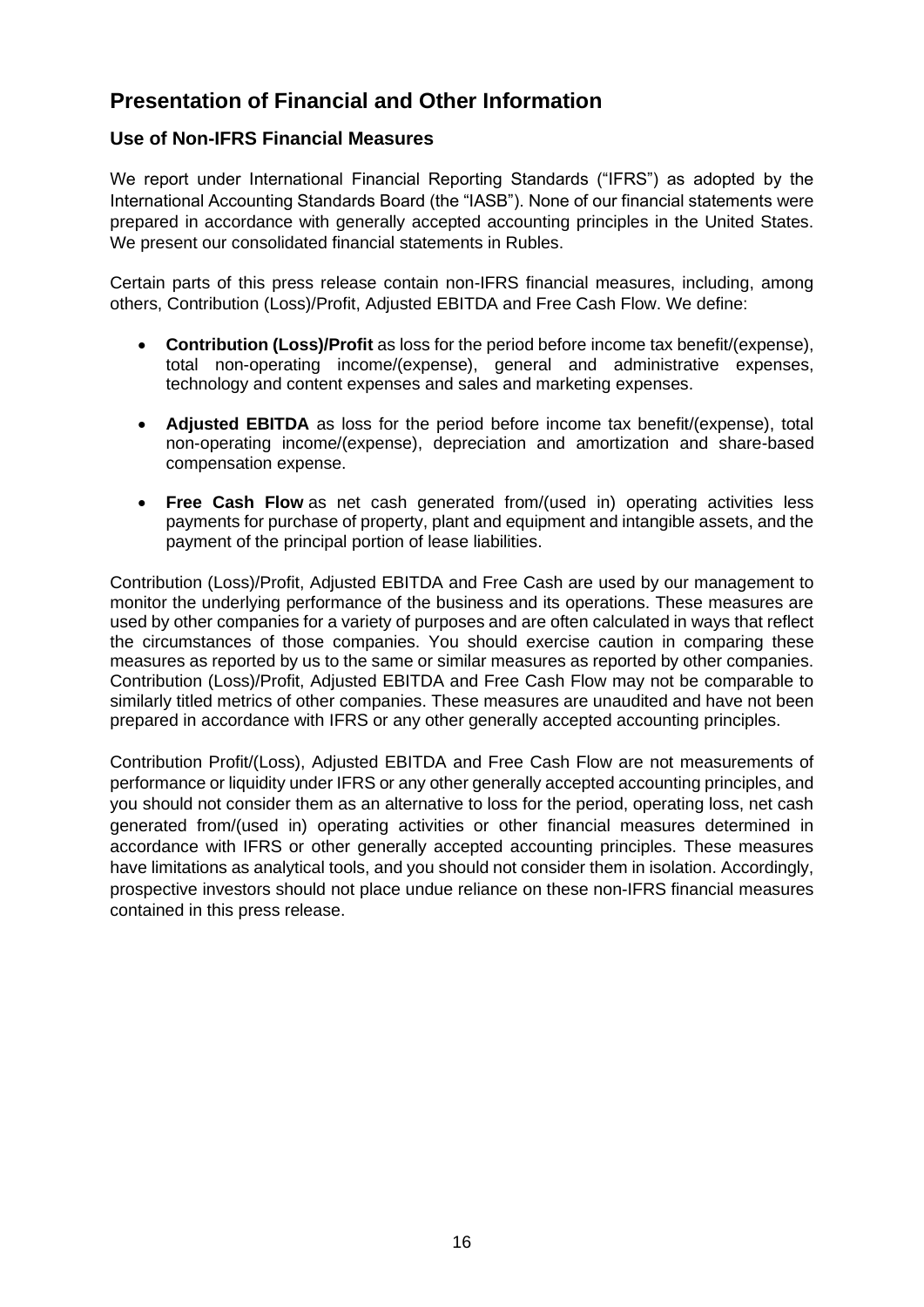## **Other Key Operating Measures**

Certain parts of this press release contain our key operating measures, including, among others, gross merchandise value including revenue from services ("GMV incl. services"), Gross profit, share of our online marketplace (our "Marketplace") GMV ("Share of Marketplace GMV"), number of orders, number of active buyers and number of active sellers. We define:

- **GMV incl. services** (gross merchandise value including revenue from services) as the total value of orders processed through our platform, as well as revenue from services to our buyers, sellers and other customers, such as delivery, advertising and other services. GMV incl. services is inclusive of value added taxes, net of discounts, returns and cancellations. GMV incl. services does not represent revenue earned by us. GMV incl. services does not include travel ticketing and hotel booking commissions, other related service revenues or value of the respective orders processed.
- **Gross profit** as revenue less cost of sales in a given period.
- **Share of Marketplace GMV** as the total value of orders processed through our Marketplace, inclusive of value added taxes, net of discounts, returns and cancellations, divided by GMV incl. services in a given period. Share of Marketplace GMV includes only the value of goods processed through our platform and does not include services revenue.
- **Number of orders** as the total number of orders delivered in a given period, net of returns and cancellations.
- **Number of active buyers** as the number of unique buyers who placed an order on our platform within the 12-month period preceding the relevant date, net of returns and cancellations.
- **Number of active sellers** as the number of unique merchants who made a sale on our Marketplace within the 12-month period preceding March 31, 2022.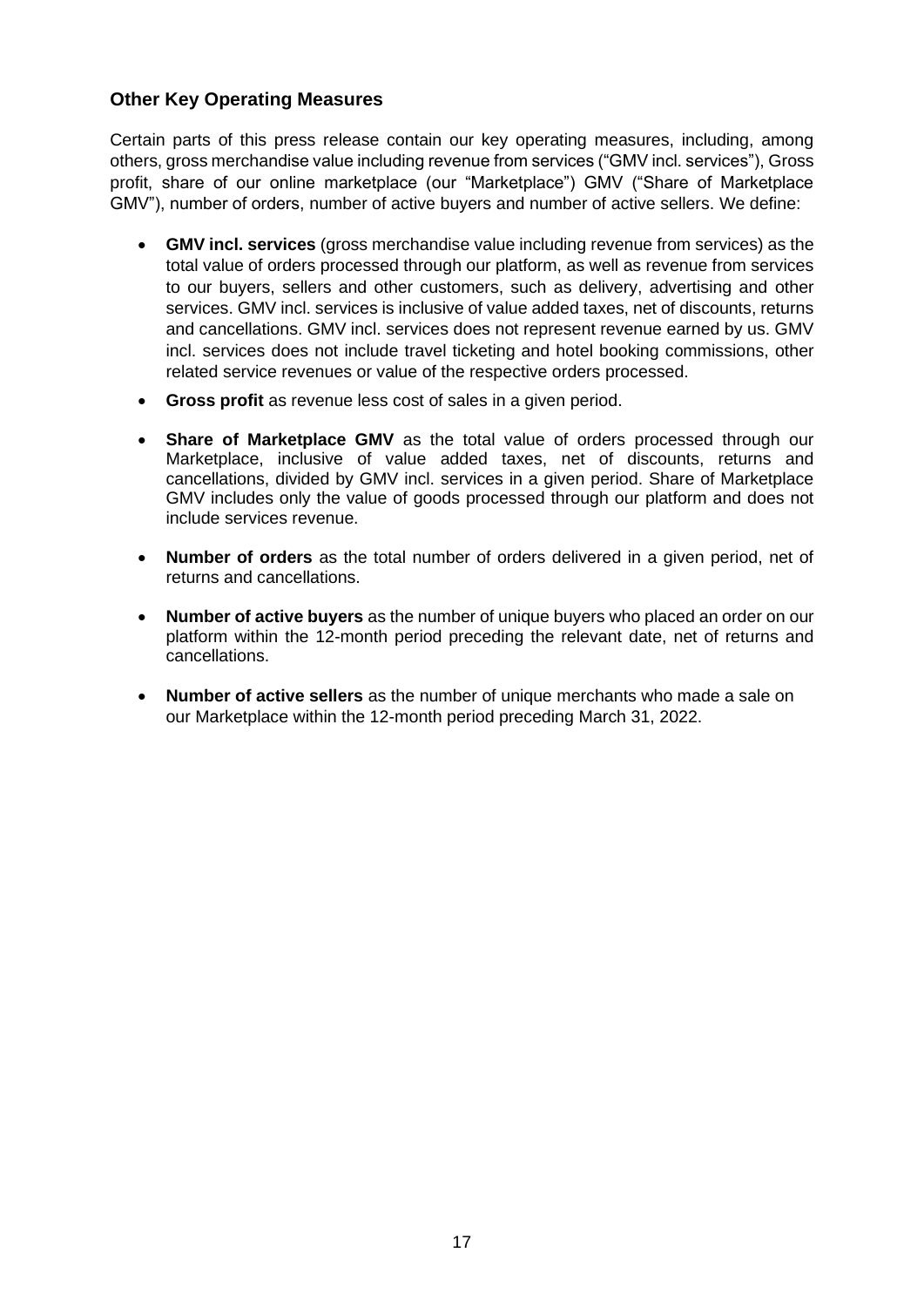## **Use of Non-IFRS Financial Measures**

| (RUB in millions)                         | For the three months ended March 31<br>(unaudited), |           |  |
|-------------------------------------------|-----------------------------------------------------|-----------|--|
|                                           | 2022                                                | 2021      |  |
| Contribution Profit / Loss <sup>(1)</sup> | 1.742                                               | (134)     |  |
| Adjusted EBITDA <sup>(2)</sup>            | (8,946)                                             | (4,855)   |  |
| Free Cash Flow (3)                        | (46,919)                                            | (14, 753) |  |
| Gross Profit                              | 30,716                                              | 11.587    |  |

(1) To provide investors with additional information regarding our results of operations, we have disclosed here and elsewhere in this press release Contribution (Loss)/Profit, a non-IFRS financial measure that we calculate as loss for the period before income tax benefit/(expense), total non-operating income/(expense), general and administrative expenses, technology and content expenses and sales and marketing expenses.

Contribution (Loss)/Profit is a supplemental non-IFRS measure of our operating performance that is not required by, or presented in accordance with, IFRS. We have included Contribution (Loss)/Profit in this press release because it is an important metric used by our management to measure our operating performance as it shows the result of our operations less expense items that represent the majority of our variable expenses.

Contribution (Loss)/Profit is an indicator of our operational profitability as it reflects direct costs to fulfill and deliver orders to our buyers. Accordingly, we believe that Contribution (Loss)/Profit provides useful information to investors in understanding and evaluating our operating results in the same manner as our management and board of directors.

Contribution (Loss)/Profit excludes significant expense items, including sales and marketing expenses, technology and content expenses, general and administrative expenses and other expense items that are not a direct function of sales. These expense items are an integral part of our business. Given these and other limitations, Contribution (Loss)/Profit should not be considered in isolation, or as an alternative to, or a substitute for, an analysis of our results reported in accordance with IFRS, including operating loss and loss for the period.

| (RUB in millions)                      | For the three months ended March 31<br>(unaudited), |                   |  |
|----------------------------------------|-----------------------------------------------------|-------------------|--|
|                                        | 2022                                                | 2021 <sup>1</sup> |  |
| Loss for the period                    | (19, 055)                                           | (6, 734)          |  |
| Income tax expense                     | 361                                                 | 56                |  |
| Total non-operating expense / (income) | 3,007                                               | (666)             |  |
| General and administrative expenses    | 4,658                                               | 1,776             |  |
| Technology and content expenses        | 5,310                                               | 1,757             |  |
| Sales and marketing expenses           | 7,461                                               | 3,677             |  |
| <b>Contribution Profit / (Loss)</b>    | 1,742                                               | (134)             |  |

The following tables present a reconciliation of loss for the period to Contribution (Loss)/Profit for each of the periods indicated:

<sup>1</sup> In Q1 2022, we revised the presentation of expenses related to maintenance of content of our marketplace platform, which resulted in a corresponding reclassification of RUB 150 million in the first quarter of 2021 from sales and marketing expenses to technology and content expenses as compared to the amounts reported during 2021.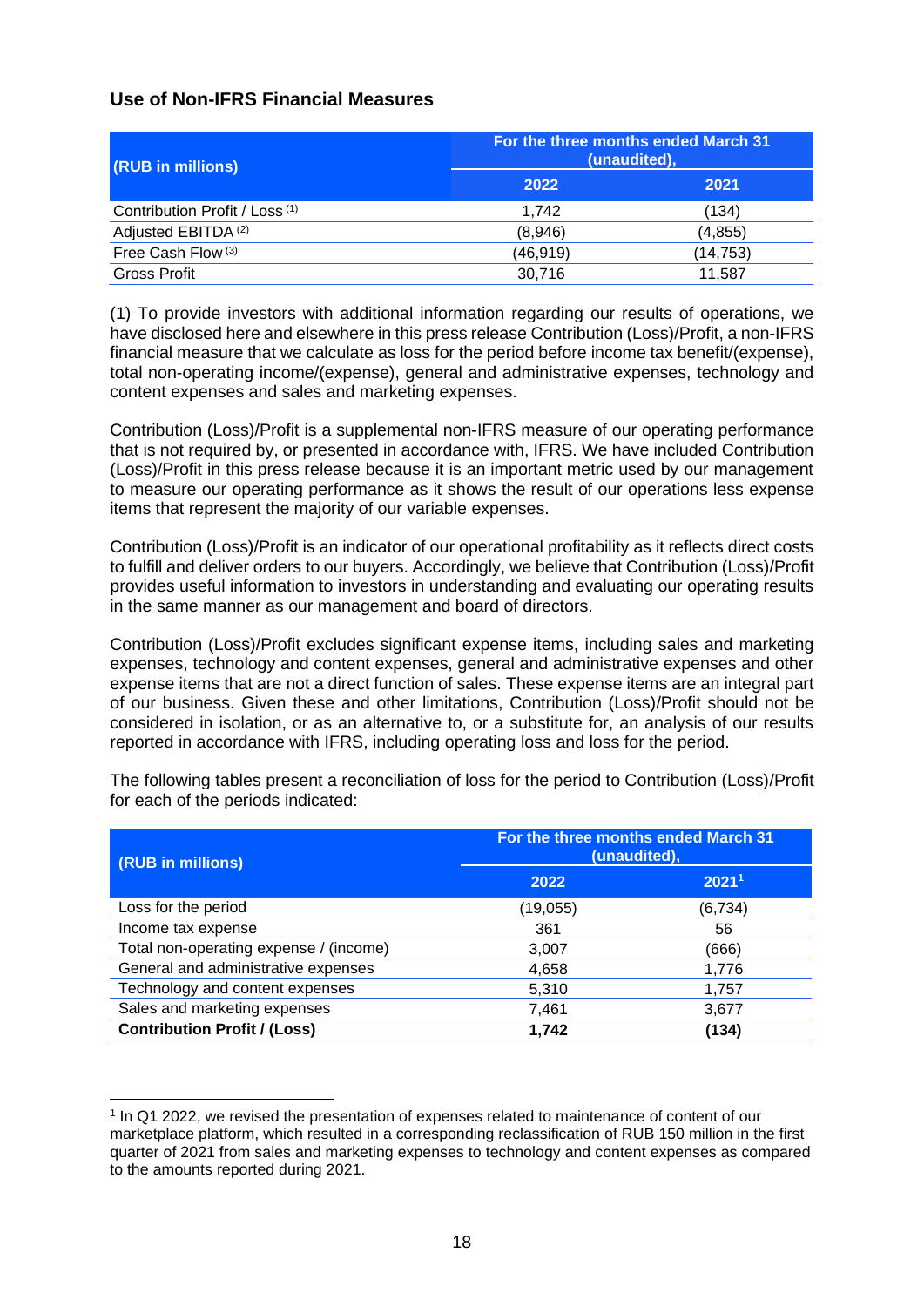(2) To provide investors with additional information regarding our results of operations, we have disclosed here and elsewhere in this press release Adjusted EBITDA, a non-IFRS financial measure that we calculate as loss for the period before income tax benefit/(expense), total non-operating income/(expense), depreciation and amortization and share-based compensation expense.

Adjusted EBITDA is a supplemental non-IFRS financial measure that is not required by, or presented in accordance with, IFRS. We have included Adjusted EBITDA in this press release because it is a key measure used by our management and board of directors to evaluate our operating performance, generate future operating plans and make strategic decisions regarding the allocation of capital. In particular, the exclusion of certain expenses in calculating Adjusted EBITDA facilitates operating performance comparability across reporting periods by removing the effect of non-cash expenses and non-operating income/(expense). Accordingly, we believe that Adjusted EBITDA provides useful information to investors in understanding and evaluating our operating results in the same manner as our management and board of directors.

We believe it is useful to exclude non-cash charges, such as depreciation and amortization and share-based compensation expense, from our Adjusted EBITDA because the amount of such expenses in any specific period may not directly correlate to the underlying performance of our business operations. We believe it is useful to exclude income tax benefit/(expense) and total non-operating income/(expense) as these items are not components of our core business operations. Adjusted EBITDA has limitations as a financial measure, and you should not consider it in isolation or as a substitute for loss for the period as a profit measure or other analysis of our results as reported under IFRS. Some of these limitations are:

- although depreciation and amortization are non-cash charges, the assets being depreciated and amortized may have to be replaced in the future, and Adjusted EBITDA does not reflect capital expenditure requirements for such replacements or for new capital expenditures;
- Adjusted EBITDA does not reflect share-based compensation, which has been, and will continue to be for the foreseeable future, a recurring expense in our business and an important part of our compensation strategy; and
- other companies, including companies in our industry, may calculate Adjusted EBITDA differently, which reduces its usefulness as a comparative measure.

Because of these limitations, you should consider Adjusted EBITDA alongside other financial performance measures, including various cash flow metrics, operating loss, loss for the period and our other IFRS results.

The following table presents a reconciliation of loss for the period to Adjusted EBITDA for each of the periods indicated:

| (RUB in millions)                      | For the three months ended March 31<br>(unaudited), |          |  |
|----------------------------------------|-----------------------------------------------------|----------|--|
|                                        | 2022                                                | 2021     |  |
| Loss for the period                    | (19, 055)                                           | (6, 734) |  |
| Income tax expense                     | 361                                                 | 56       |  |
| Total non-operating expense / (income) | 3,007                                               | (666)    |  |
| Depreciation and amortization          | 4,012                                               | 1,739    |  |
| Share-based compensation expense       | 2,729                                               | 750      |  |
| <b>Adjusted EBITDA</b>                 | (8,946)                                             | (4, 855) |  |

(3) To provide investors with additional information regarding our liquidity, we have also disclosed here and elsewhere in this press release Free Cash Flow, a non-IFRS financial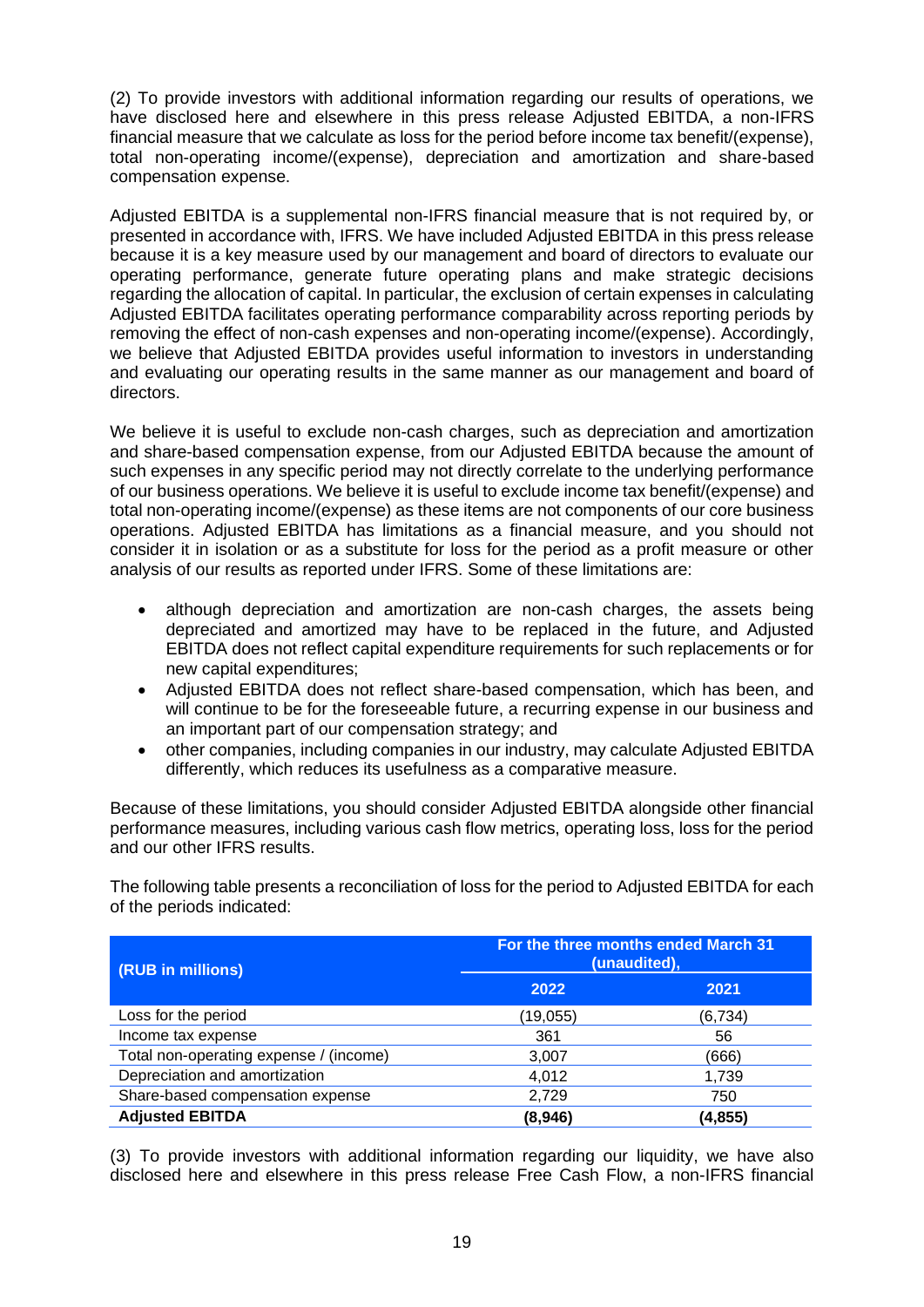measure that we calculate as net cash generated from/(used in) operating activities less capital expenditures, which consist of payments for purchase of property, plant and equipment and intangible assets, and the payment of the principal portion of lease liabilities.

Free Cash Flow is a supplemental non-IFRS financial measure that is not required by, or presented in accordance with, IFRS. We have included Free Cash Flow in this press release because it is an important indicator of our liquidity as it measures the amount of cash we generate/(use) and provide additional perspective on impact of our cash capital expenditures and assets used by us through lease obligations. Accordingly, we believe that Free Cash Flow provides useful information to investors in understanding and evaluating our operating results in the same manner as our management and board of directors.

Free Cash Flow has limitations as a financial measure, and you should not consider it in isolation or as substitutes for net cash generated from/(used in) operating activities as a measure of our liquidity or other analysis of our results as reported under IFRS. There are limitations to using non-IFRS financial measures, including that other companies, including companies in our industry, may calculate Free Cash Flow differently. Because of these limitations, you should consider Free Cash Flow alongside other financial performance measures, including net cash generated from/(used in) operating activities, capital expenditures and our other IFRS results.

The following table presents a reconciliation of net cash generated from/(used in) operating activities to Free Cash Flow for each of the periods indicated:

| (RUB in millions)                                 | For the three months ended March 31<br>(unaudited), |           |  |
|---------------------------------------------------|-----------------------------------------------------|-----------|--|
|                                                   | 2022                                                | 2021      |  |
| Net cash used in operating activities             | (29, 767)                                           | (12, 118) |  |
| Purchase of property, plant and equipment         | (15, 201)                                           | (1, 914)  |  |
| Purchase of intangible assets                     | (214)                                               | (41)      |  |
| Payment of principal portion of lease liabilities | (1,737)                                             | (680)     |  |
| <b>Free Cash Flow</b>                             | (46,919)                                            | (14, 753) |  |